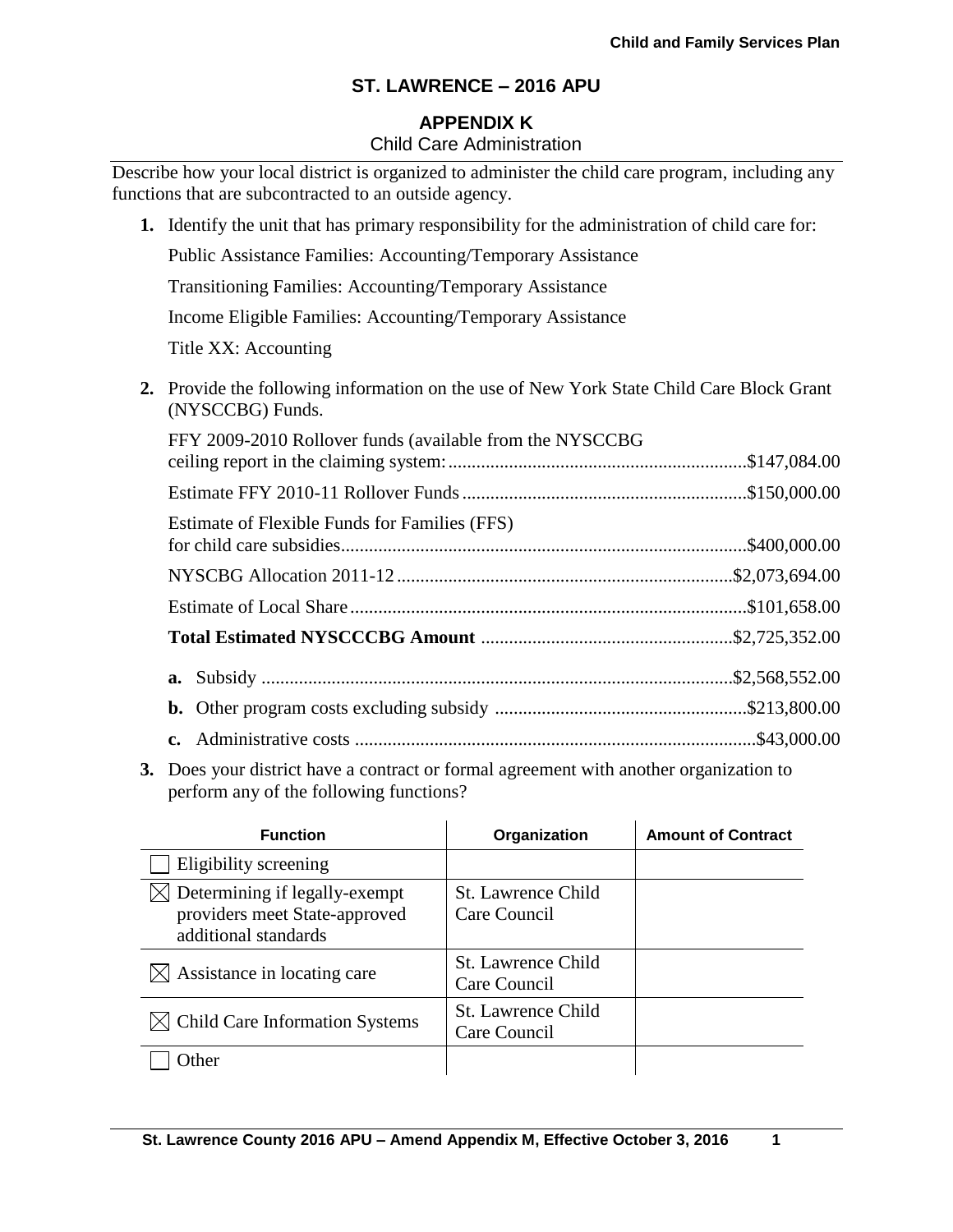# **APPENDIX L**

# Other Eligible Families if Funds are Available (Required)

Listed below are the optional categories of eligible families that your district can include as part of its County Plan. Select any categories your county wants to serve using the NYSCCBG funds and describe any limitations associated with the category.

| <b>Optional Categories</b>                                                                                                               | <b>Option</b>                      | <b>Limitations</b>                                                                                                                                         |
|------------------------------------------------------------------------------------------------------------------------------------------|------------------------------------|------------------------------------------------------------------------------------------------------------------------------------------------------------|
| 1. Public Assistance (PA) families participating in an<br>approved activity in addition to their required<br>work activity.              | $\boxtimes$ Yes<br>$\neg$ No       |                                                                                                                                                            |
| 2. PA families or families with income up to 200% of<br>the State Income Standard when the caretaker is:                                 |                                    |                                                                                                                                                            |
| a) participating in an approved substance abuse<br>treatment program                                                                     | $\boxtimes$ Yes<br>$\neg$ No       | The emergency and need<br>for care must be reviewed<br>by the case<br>manager/supervisor.                                                                  |
| b) homeless                                                                                                                              | $\boxtimes$ Yes<br>N <sub>o</sub>  |                                                                                                                                                            |
| a victim of domestic violence<br>$\mathcal{C}$ )                                                                                         | Yes<br>N <sub>o</sub>              |                                                                                                                                                            |
| d) in an emergency situation of short duration                                                                                           | $\boxtimes$ Yes<br>N <sub>o</sub>  |                                                                                                                                                            |
| 3. Families with an open child protective services<br>case when child care is needed to protect the child.                               | $\boxtimes$ Yes<br>$\Box$ No       | Recommendations need to<br>be received from CPS<br>caseworkers and approved<br>by CPS supervisory staff<br>that care is necessary in<br>this circumstance. |
| 4. Families with income up to 200% of the State<br>Income Standard when child care services are<br>needed because the child's caretaker: |                                    |                                                                                                                                                            |
| a) is physically or mentally incapacitated                                                                                               | $\boxtimes$ Yes<br>N <sub>o</sub>  | With proper<br>documentation and at the<br>discretion of the case<br>manager/supervisor.                                                                   |
| b) has family duties away from home                                                                                                      | Yes<br>$\bowtie$<br>N <sub>0</sub> | With proper<br>documentation and at the<br>discretion of the case<br>manager/supervisor.                                                                   |
| 5. Families with income up to 200% of the State<br>Income Standard when child care services are                                          | $\boxtimes$ Yes<br>No              | 5 hours per week, up to 6<br>months                                                                                                                        |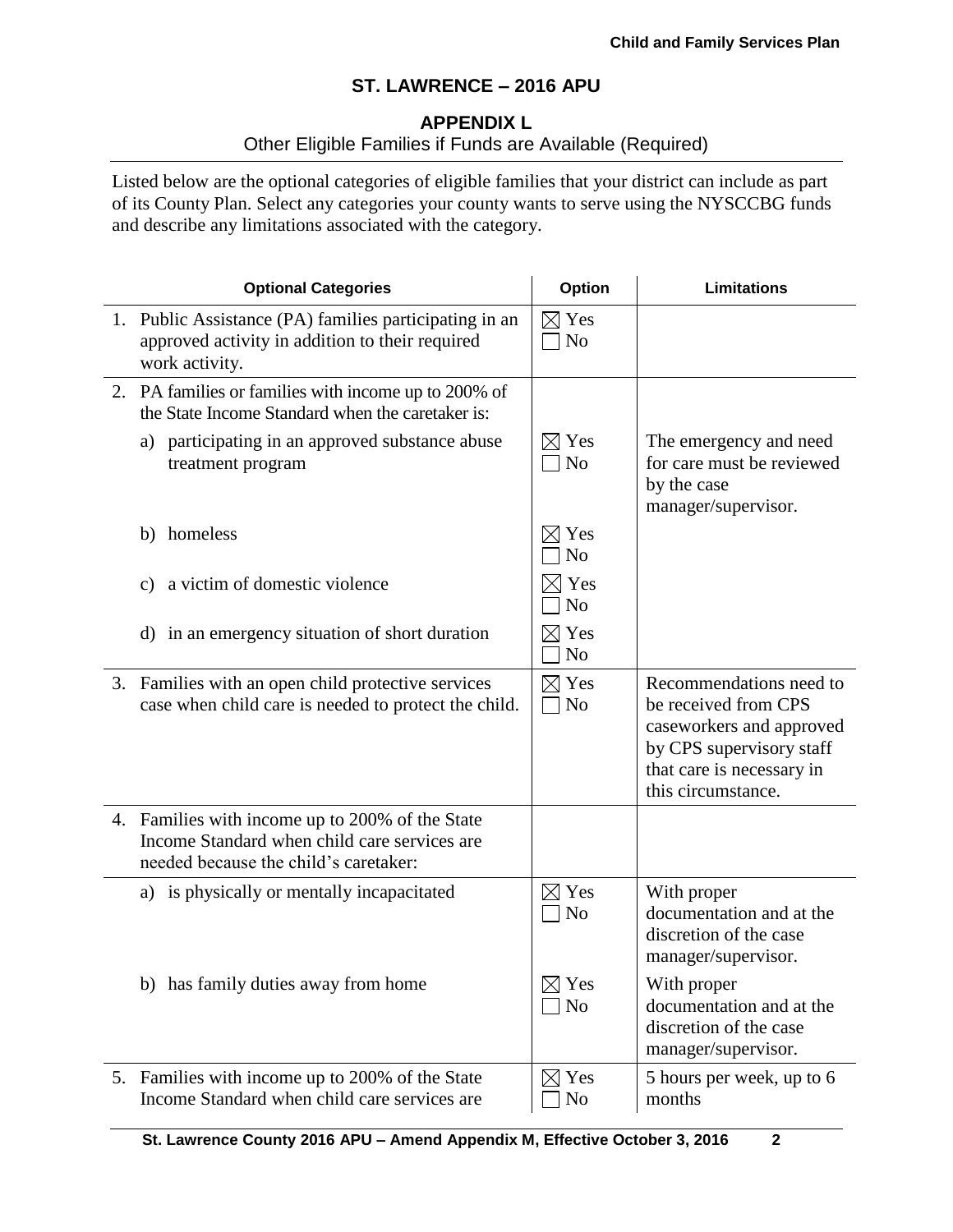| <b>Optional Categories</b> |                                                                                                                                                                                                                                |                                    | <b>Limitations</b> |
|----------------------------|--------------------------------------------------------------------------------------------------------------------------------------------------------------------------------------------------------------------------------|------------------------------------|--------------------|
|                            | needed for the child's caretaker to actively seek<br>employment for a period up to six months.                                                                                                                                 |                                    |                    |
|                            | 6. PA families where a sanctioned parent is<br>participating in unsubsidized employment, earning<br>wages at a level equal to or greater than the<br>minimum amount under law.                                                 | $\boxtimes$ Yes<br>7 No            |                    |
|                            | 7. Families with income up to 200% of the State<br>Income Standard when child care services are<br>needed for the child's caretaker to participate in:                                                                         |                                    |                    |
| a)                         | a public or private educational facility<br>providing a standard high school curriculum<br>offered by or approved by the local school<br>district                                                                              | $\boxtimes$ Yes<br>N <sub>o</sub>  |                    |
| b)                         | an education program that prepares an<br>individual to obtain a NYS High School<br>equivalency diploma                                                                                                                         | $\boxtimes$ Yes<br>N <sub>o</sub>  |                    |
| $\mathbf{c})$              | a program providing basic remedial education<br>in the areas of reading, writing, mathematics,<br>and oral communications for individuals<br>functioning below the ninth month of the<br>eighth grade level                    | $\boxtimes$ Yes<br>N <sub>o</sub>  |                    |
| d)                         | a program providing literacy training designed<br>to help individuals improve their ability to read<br>and write                                                                                                               | $\boxtimes$ Yes<br>N <sub>o</sub>  |                    |
| e)                         | English as a second language (ESL) instructional<br>program designed to develop skills in listening,<br>speaking, reading, and writing the English<br>language for individuals whose primary language<br>is other than English | $\boxtimes$ Yes<br>N <sub>o</sub>  |                    |
| f)                         | a two-year full-time degree granting program<br>at a community college, a two-year college, or<br>an undergraduate college with a specific<br>vocational goal leading to an associate degree<br>or certificate of completion   | $\boxtimes$ Yes<br><b>No</b>       |                    |
| g)                         | a training program, which has a specific<br>occupational goal and is conducted by an<br>institution other than a college or university<br>that is licensed or approved by the State<br><b>Education Department</b>             | $\boxtimes$ Yes<br>N <sub>o</sub>  |                    |
|                            | h) a prevocational skill training program such as a<br>basic education and literacy training program                                                                                                                           | Yes<br>$\bowtie$<br>N <sub>0</sub> |                    |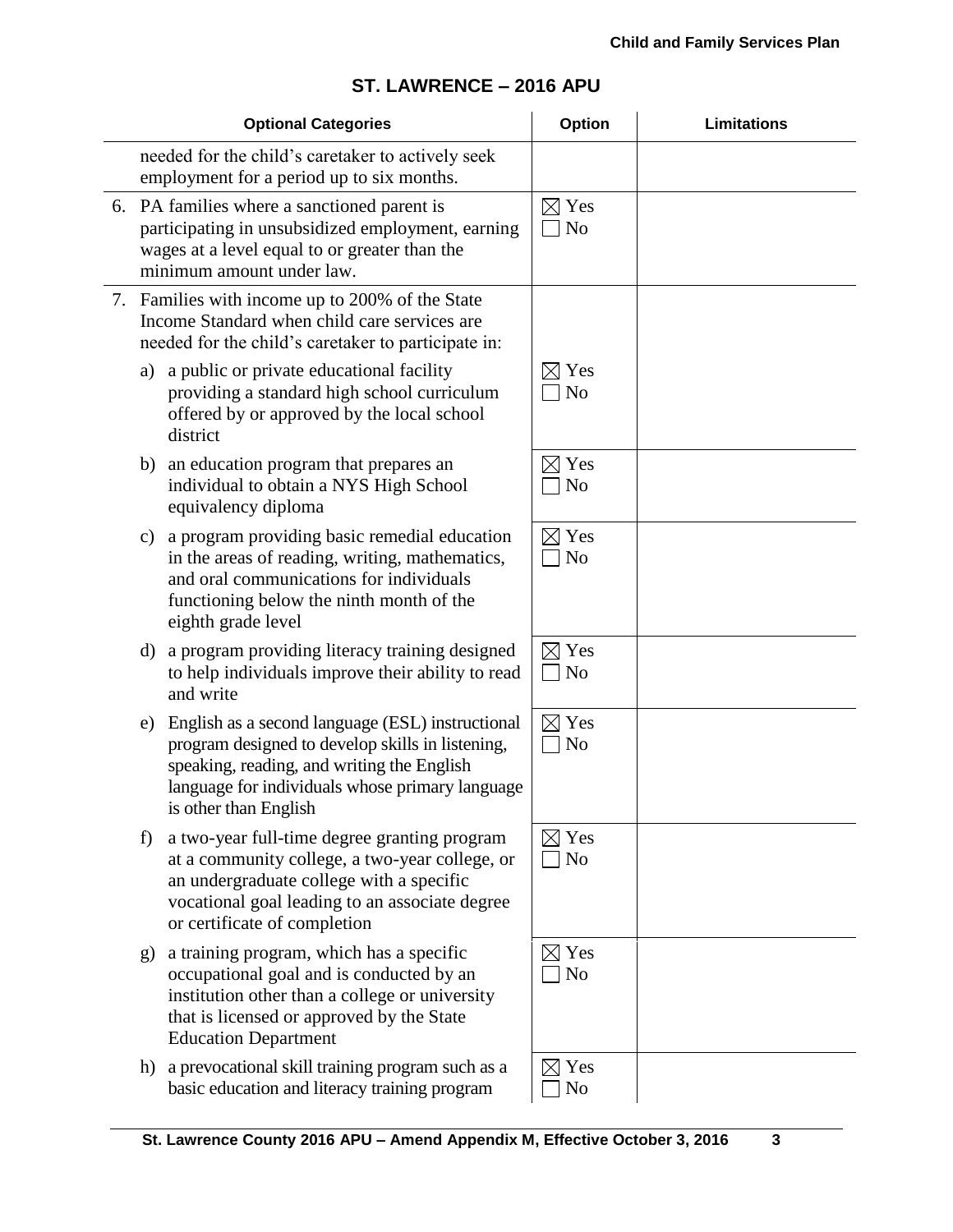#### **Optional Categories Option Limitations** i) a demonstration project designed for vocational training or other project approved by the Department of Labor **Note:** The parent/caretaker must complete the selected programs listed under number seven within 30 consecutive calendar months. The parent/caretaker cannot enroll in more than one program.  $\boxtimes$  Yes  $\Box$  No 8. PA recipients or low-income families with incomes up to 200% of the State Income Standard who are satisfactorily participating in a two-year program other than one with a specific vocational sequence (leading to an associate's degree or certificate of completion and that is reasonably expected to lead to an improvement in the parent/caretaker's earning capacity) as long as the parent(s) or caretaker is also working at least 17½ hours per week. The parent/caretaker must demonstrate his or her ability to successfully complete the course of study.  $\boxtimes$  Yes  $\Box$  No 9. PA recipients or low-income families with incomes up to 200% of the State Income Standard who are satisfactorily participating in a two-year college or university program (other than one with a specific vocational sequence) leading to an associate's degree or a certificate of completion that is reasonably expected to lead to an improvement in the parent/caretaker's earning capacity as long as the parent(s) or caretaker is also working at least 17½ hours per week. The parent/caretaker must demonstrate his or her ability to successfully complete the course of study.  $\boxtimes$  Yes  $\Box$  No 10. PA recipients or low-income families with incomes up to 200% of the State Income Standard who are satisfactorily participating in a four-year college or university program leading to a bachelor's degree and that is reasonably expected to lead to an improvement in the parent/caretaker's earning capacity as long as the parent(s) or caretaker is also working at least 17½ hours per week. The parent/caretaker must demonstrate his or her ability to successfully complete the course of study.  $\boxtimes$  Yes  $\Box$  No 11. Families with incomes up to the 200% of the State  $\Box$  Yes

# **ST. LAWRENCE – 2016 APU**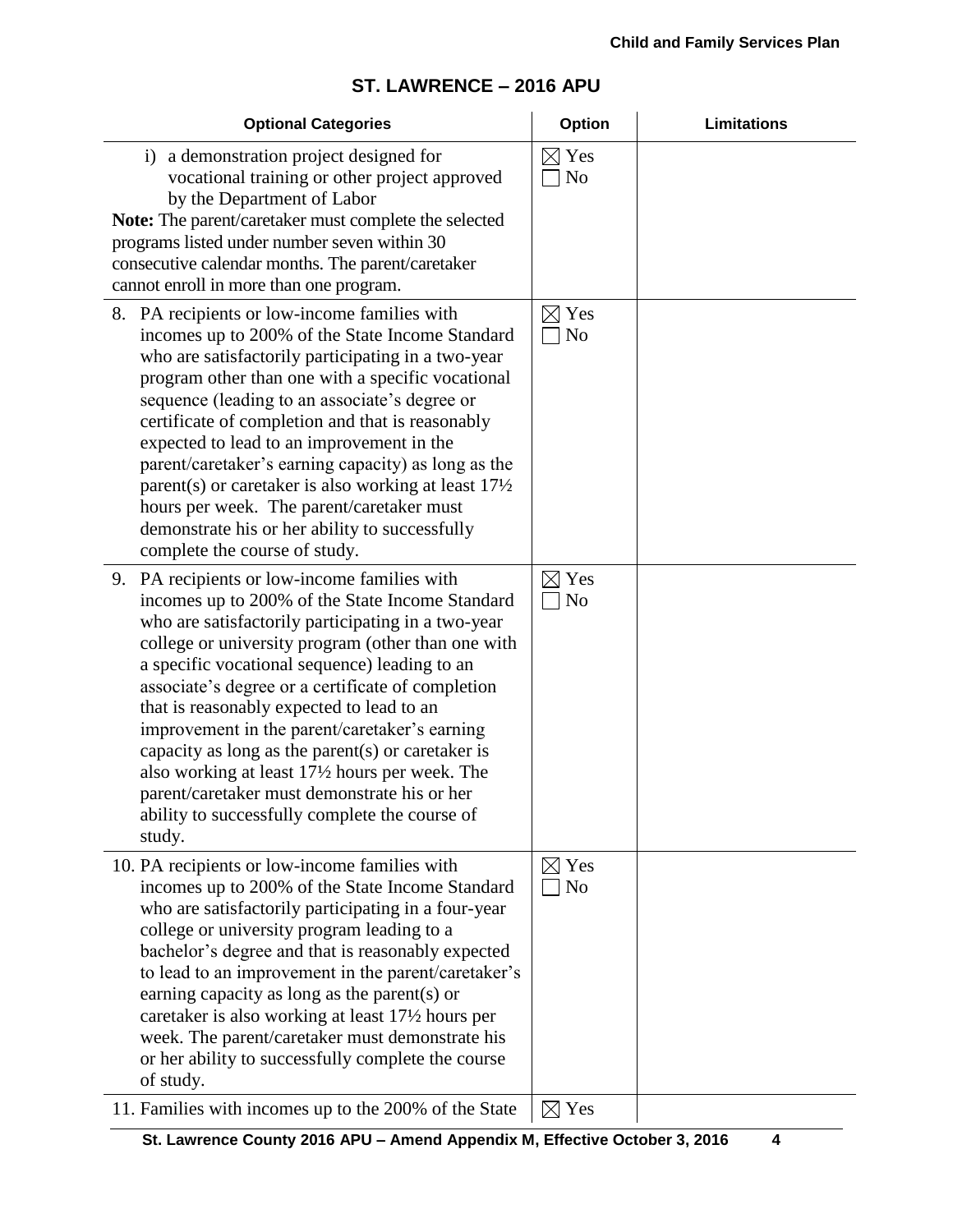| <b>Optional Categories</b>                                                                                                                                                                                                                                                                                                                                                                                                                                                                                                               | Option         | Limitations |
|------------------------------------------------------------------------------------------------------------------------------------------------------------------------------------------------------------------------------------------------------------------------------------------------------------------------------------------------------------------------------------------------------------------------------------------------------------------------------------------------------------------------------------------|----------------|-------------|
| Income Standard when child care services are<br>needed for the child's caretaker to participate in a<br>program to train workers in an employment field<br>that currently is or is likely to be in demand in the<br>future, if the caretaker documents that he or she is<br>a dislocated worker and is currently registered in<br>such a program, provided that child care services<br>are only used for the portion of the day the<br>caretaker is able to document is directly related to<br>the caretaker engaging in such a program. | N <sub>o</sub> |             |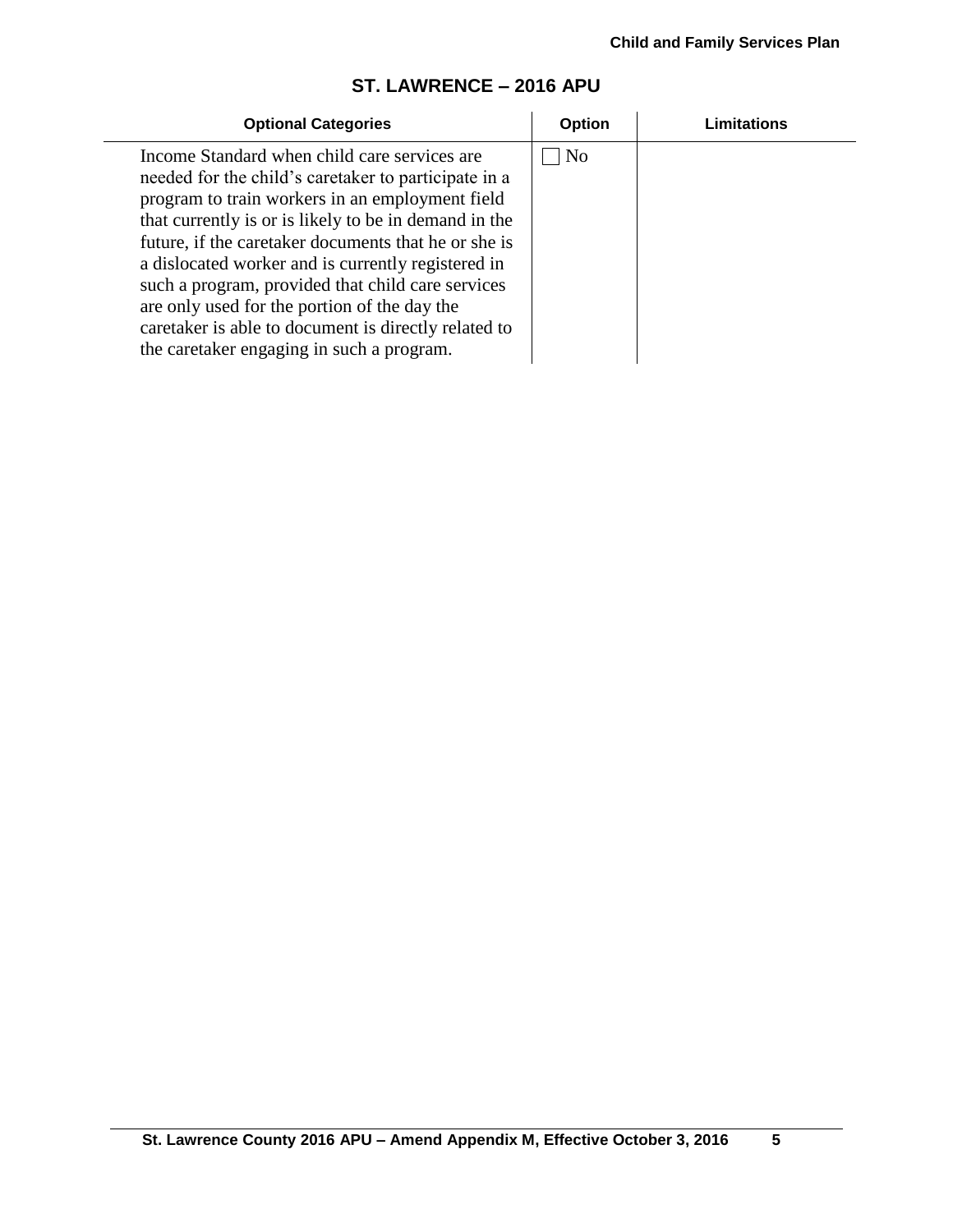# **APPENDIX M**

Reasonable Distance, Very Low Income, Family Share, Case Closing and Openings, Recertification Period, Fraud and Abuse Control Activities, Inspections (Required)

#### **Reasonable Distance**

Define "reasonable distance" based on community standards for determining accessible child care.

The following defines "reasonable distance": 20 miles

Describe any steps/consultations made to arrive at your definition: The distance is determined by the distance from child care to the activity. Extension to travel time is available with written request and verification of travel time.

#### **Very Low Income**

Define "very low income" as it is used in determining priorities for child care benefits.

**"**Very Low Income" is defined as 200% of the State Income Standard.

### **Family Share**

"Family share" is the weekly amount paid towards the costs of the child care services by the child's parent or caretaker. In establishing family share, your district must select a percentage from 10% to 35% to use in calculating the family share. The weekly family share of child care costs is calculated by applying the family share percentage against the amount of the family's annual gross income that is in excess of the State Income Standard divided by 52.

Family Share Percentage selected by the county 15%.

**Note:** The percentage selected here must match the percentage selected in Title XX Program Matrix in WMS.

### **Case Closings**

The district must describe below how priority is given to federally mandated priorities and describe local priorities. If all NYSCCBG funds are committed, the district will discontinue funding to those families that have lower priorities in order to serve families with higher priorities. Describe below how districts will select cases to be closed in the event that there are insufficient or no funds available.

- **1.** Identification of local priorities in addition to the required federal priorities (select one).
	- The district has identified local priorities in addition to the required federal П. priorities (Complete Section 2)
	- The district has not identified local priorities in addition to the required federal  $\boxtimes$ priorities (Complete Section 3).
- **2.** Describe how priority is given to federally mandated priorities and describe local priorities. If all NYSCCBG funds are committed, the district will discontinue funding to those families that have lower priorities in order to serve families with higher priorities. Describe in the space below how the district will select cases to be closed in the event that there are insufficient or no funds available.
	- **a.** The district will select cases to be closed based ONLY on income.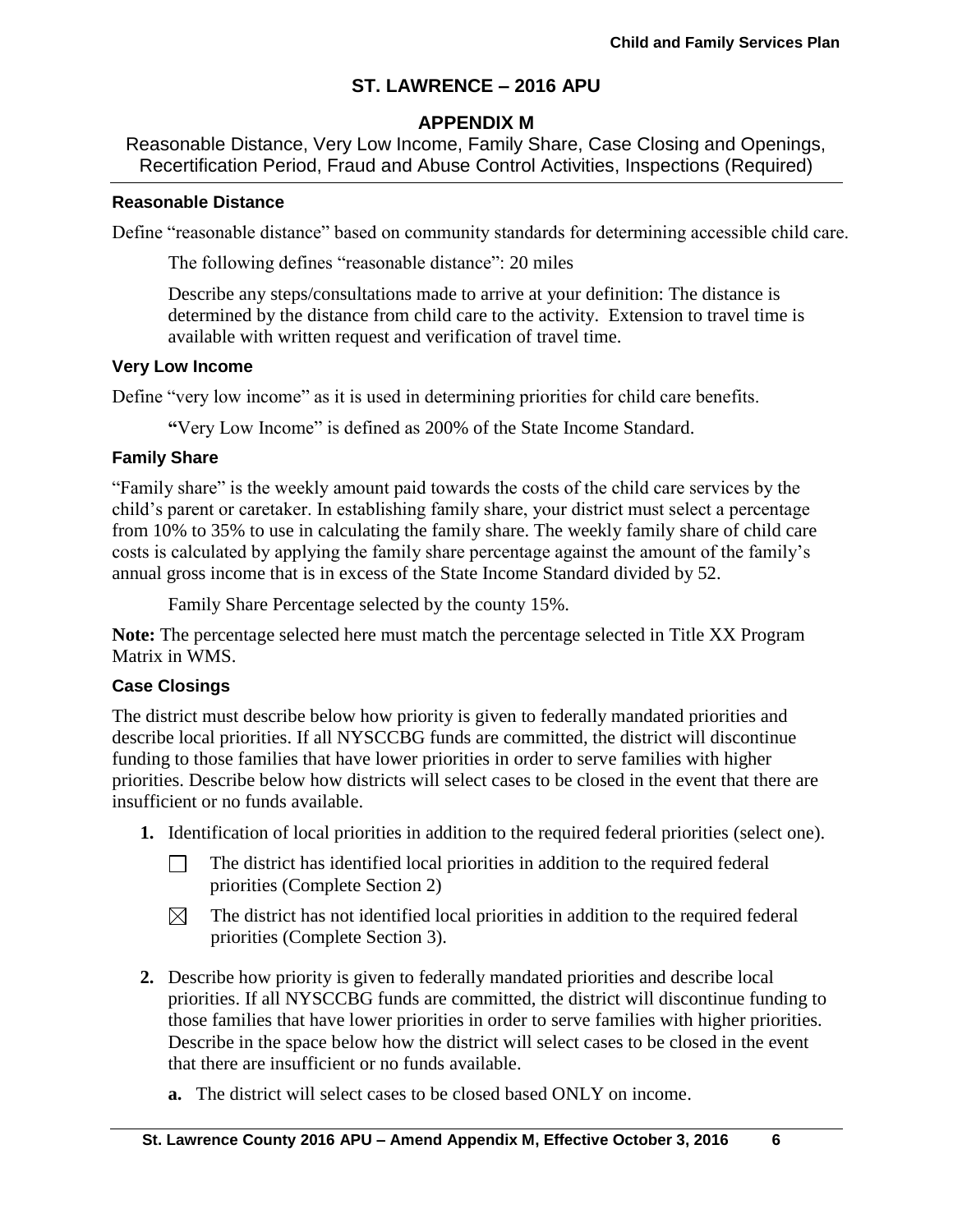|    | SI. LAWRENCE – 2016 APU                                                                                                                                                                                                                                                                                                                                                                                                 |
|----|-------------------------------------------------------------------------------------------------------------------------------------------------------------------------------------------------------------------------------------------------------------------------------------------------------------------------------------------------------------------------------------------------------------------------|
|    | No.                                                                                                                                                                                                                                                                                                                                                                                                                     |
|    | Yes. Check 1 or 2 below.                                                                                                                                                                                                                                                                                                                                                                                                |
|    | 1) The district will close cases from the highest income<br>to lowest income.                                                                                                                                                                                                                                                                                                                                           |
|    | $2)$ The district will close cases based on income bands. Describe the income<br>bands, beginning at 200% of the State Income Standard and ending at<br>100% of the State Income Standard:                                                                                                                                                                                                                              |
|    | <b>b.</b> The district will select cases to be closed based ONLY on categories of families.<br>$\Box$ No.                                                                                                                                                                                                                                                                                                               |
|    | $\Box$ Yes. List the categories in the order that they will be closed, including the<br>optional categories selected in Appendix L:                                                                                                                                                                                                                                                                                     |
| c. | The district will select cases to be closed based on a combination of income and<br>family category.                                                                                                                                                                                                                                                                                                                    |
|    | $\Box$ No.                                                                                                                                                                                                                                                                                                                                                                                                              |
|    | Yes. List the categories and income groupings in the order that they will be<br>closed:                                                                                                                                                                                                                                                                                                                                 |
|    | <b>d.</b> The district will select cases to be closed on a basis other than the options listed above.<br>$\Box$ No.                                                                                                                                                                                                                                                                                                     |
|    | Yes. Describe how the district will select cases to be closed in the event that there<br>are insufficient funds to maintain the district's current case load:                                                                                                                                                                                                                                                           |
| e. | The last cases to be closed will be those that fall under federal priorities. Identify how<br>your district will prioritize federal priorities. Cases that are ranked 1 will be closed last.                                                                                                                                                                                                                            |
|    | $\Box$ Rank 1<br>$\Box$ Rank 2<br>Very low income                                                                                                                                                                                                                                                                                                                                                                       |
|    | Families that have a child with special needs<br>$\exists$ Rank 1<br>Rank 2                                                                                                                                                                                                                                                                                                                                             |
|    | 3. If all NYSCCBG funds are committed, case closings for families that are not eligible<br>under a child care guarantee and are not a federally mandated priority must be based on<br>the length of time in receipt of services. The length of time used to close cases may be<br>based either on the shortest or longest time the family has received child care services,<br>but must be consistent for all families. |
|    | <b>a.</b> Identify how the district will prioritize federal priorities. Cases that are ranked 1 will<br>be closed last.                                                                                                                                                                                                                                                                                                 |
|    | Very low income<br>$\boxtimes$ Rank 1<br>Rank 2                                                                                                                                                                                                                                                                                                                                                                         |
|    |                                                                                                                                                                                                                                                                                                                                                                                                                         |

Families that have a child with special needs  $\Box$  Rank 1  $\Box$  Rank 2

 **St. Lawrence County 2016 APU – Amend Appendix M, Effective October 3, 2016 7**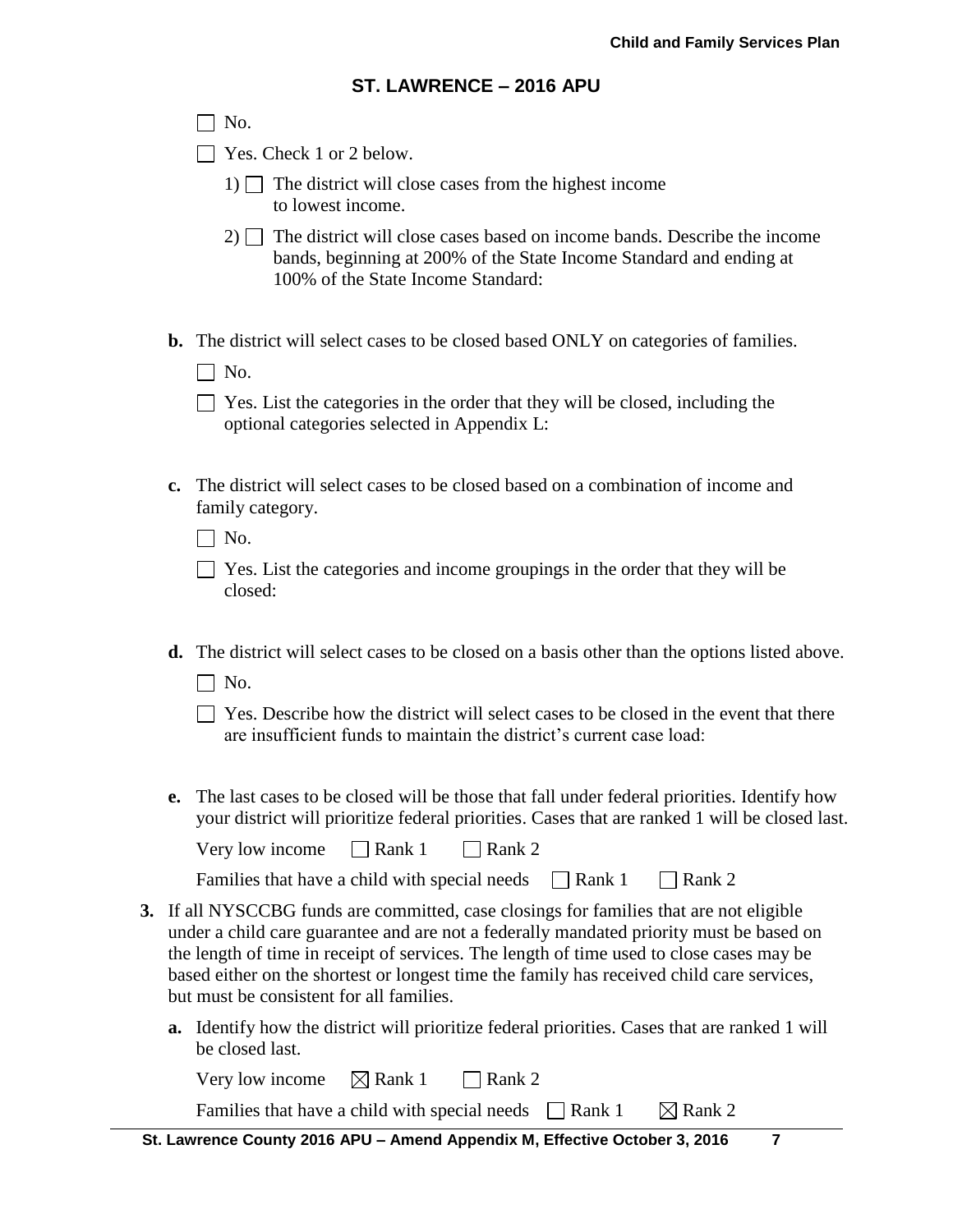**b.** The district will close cases based on the federal priorities and the amount of time the family has been receiving child care services.

 $\Box$  Shortest time receiving child care services

- $\boxtimes$  Longest time receiving child care services
- **4.** The district will establish a waiting list for families whose cases were closed because our county did not have sufficient funds to maintain our current caseload.

 $\boxtimes$  No.

Yes. Describe how these cases will be selected to be reopened if funds become available:

## **Case Openings**

Describe below how priority is given to federally mandated priorities and how the district will select cases to be opened in the event that insufficient funds are available.

**1.** The first cases to be opened will be those that fall under the federal priorities.

Identify how your district will prioritize federal priorities. Cases that are ranked 1 will be opened first.

Very low income  $\boxtimes$  Rank 1  $\Box$  Rank 2

| Families that have a child with special needs $\Box$ Rank 1 |  | $\boxtimes$ Rank 2 |
|-------------------------------------------------------------|--|--------------------|
|-------------------------------------------------------------|--|--------------------|

- **2.** The district will select cases to be opened based ONLY on income.
	- $\Box$  No.
	- $\boxtimes$  Yes. Check 1 or 2 below.
		- 1)  $\boxtimes$  The district will open cases from the lowest income to highest income.
		- $2)$  The district will open cases based on income bands. Describe the income bands, beginning at 200% of the State Income Standard and ending at 100% of the State Income Standard:
- **3.** The district will select cases to be opened based ONLY on category.

 $\boxtimes$  No.

| $\Box$ Yes. List the categories in the order that they will be opened, including the optional |  |  |
|-----------------------------------------------------------------------------------------------|--|--|
| categories selected in Appendix L:                                                            |  |  |

**4.** The district will select cases to be opened based on a combination of income and category of family.

 $\boxtimes$  No.

 $\Box$  Yes. List the categories and income groupings in the order that they will be opened: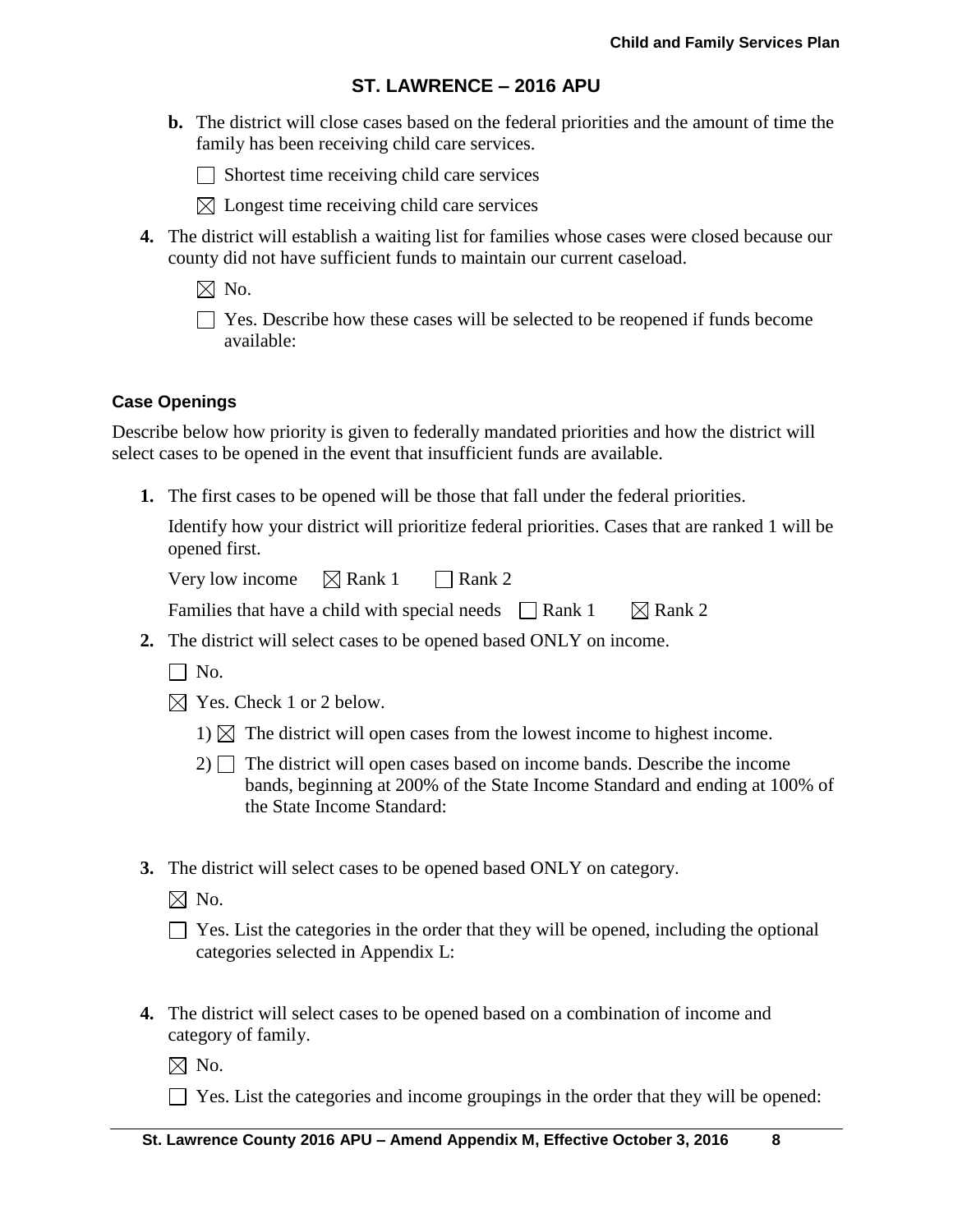**5.** The district selects cases to be opened on a basis other than the options listed above.

 $\boxtimes$  No.

- $\Box$  Yes. Describe how the district will select cases to be opened in the event that there are not sufficient funds to open all eligible families:
- **6.** The district will establish a waiting list when there are not sufficient funds to open all eligible cases.

 $\Box$  No.

 $\boxtimes$  Yes. Describe how these cases will be selected to be opened when funds become available:

## **Cases will be selected from lowest income to highest income.**

The district's recertification period is every  $\boxtimes$  six months  $\Box$  twelve months

### **Fraud and Abuse Control Activities**

Describe below the criteria the district will use to determine which child care subsidy applications suggest a higher than acceptable risk for fraudulent or erroneous child care subsidy payment in addition to procedures for referring such applications to the district's front-end detection system.

### **The district will use the FEDS Plan completed by Liz Thomas of the Fraud Unit.**

### **FEDS Indicators:**

- **1) Application is inconsistent with prior case information**
- **2) Prior history of denial, case closing or overpayment resulting from an investigation**
- **3) Landlord does not verify household composition or provides information inconsistent with application**
- **4) No absent parent information or information is inconsistent with application**
- **5) Child Care Provider lives in the same household as child**
- **6) Self-employment or paid off the books or odd jobs for cash.**

Describe the sampling methodology used to determine which cases will require verification of an applicant's or recipient's continued need for child care, including, as applicable, verification of participation in employment, education, or other required activities.

## **St. Lawrence County has a 6-month recertification process and looks at 100% of the low income cases and verifies the continued need for child care by obtaining pay stubs, statements from employers, and school schedules.**

Describe the sampling methodology used to determine which providers of subsidized child care services will be reviewed for the purpose of comparing the child care provider's attendance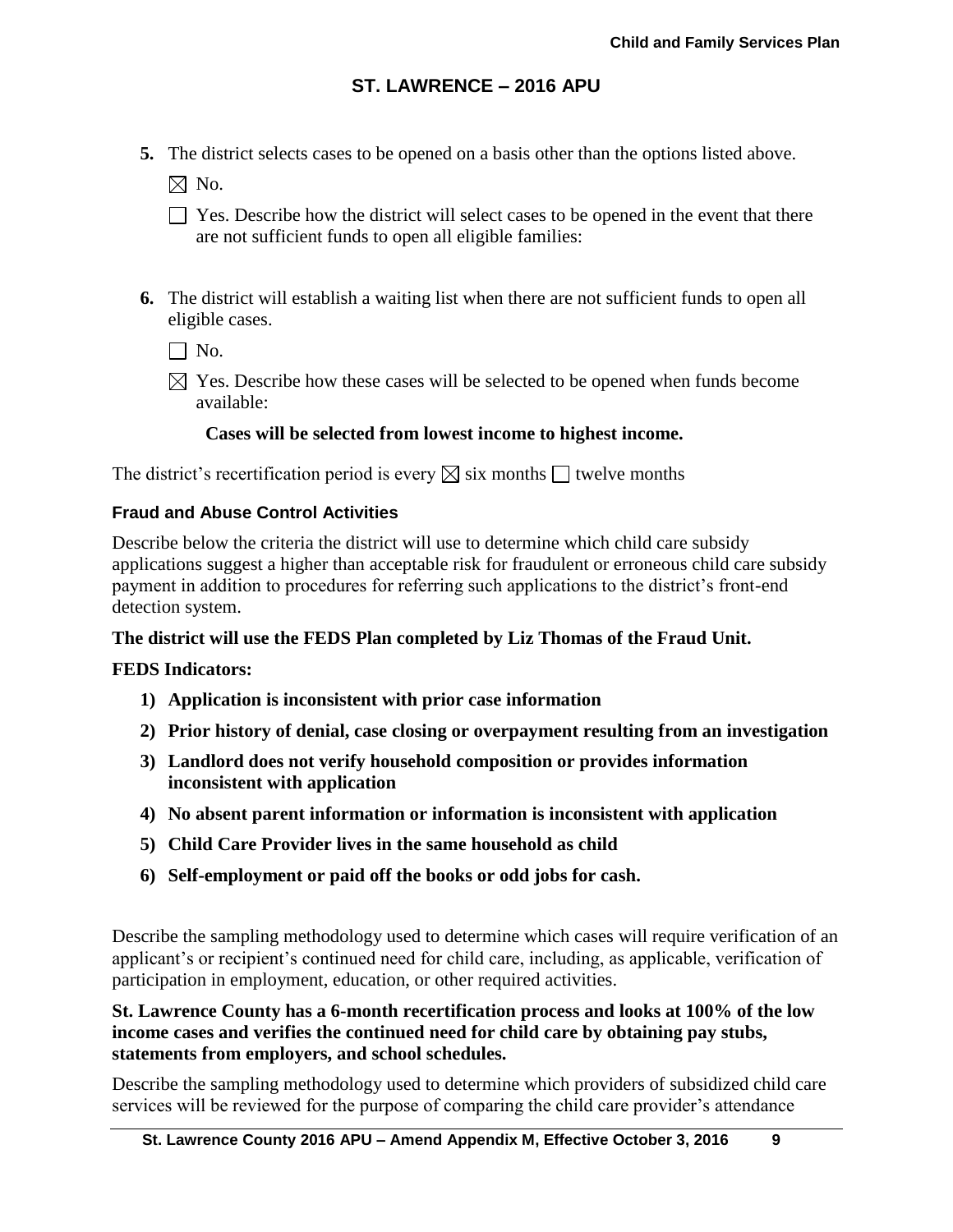forms for children receiving subsidized child care services with any Child and Adult Care Food Program inspection forms to verify that child care was actually provided on the days listed on the attendance forms.

**St. Lawrence County has child care providers that participate in CACFP (the actual number fluctuates as new providers participate and others leave CACFP). The Child Care Council has agreed to randomly select 4 providers per month; if the provider has previously been selected or does not care for subsidized children they will not be included in the sample. The Child Care Council will determine the last time a CACFP inspection was completed and the subsidized children seen at that inspection. The subsidized children's name will be compared with the subsidy attendance forms submitted by the provider, to the district, to verify that child care was actually provided on the days listed on the attendance forms. The council will give the results to the district. The district will follow up with any inconsistencies.**

#### **Inspections of Child Care Provider Records and Premises**

The district may choose to make announced or unannounced inspections of the records and premises of a provider/program that provides child care for subsidized children for the purpose of determining whether the child care provider is in compliance with applicable laws and regulations and any additional requirements imposed on such a provider by the social services district Per 18 NYCRR 415.4(h) (3). Does the district choose to make inspections of such child care providers/programs?

 $\boxtimes$  No.

 $\Box$  Yes. Provide the details of your inspections plan below.

A. The following *types* of subsidized child care providers/programs are subject to this requirement:

Legally-Exempt Child Care

In-Home; Family Child Care;

Group programs not operating under the auspices of another government agency

Group programs operating under the auspices of another government agency

Licensed or Registered

|  | Family Day Care; | Registered School Age Child Care |
|--|------------------|----------------------------------|
|--|------------------|----------------------------------|

| Group Family Day Care; Day Care Centers; Small Day Care |  |  |
|---------------------------------------------------------|--|--|
| Centers;                                                |  |  |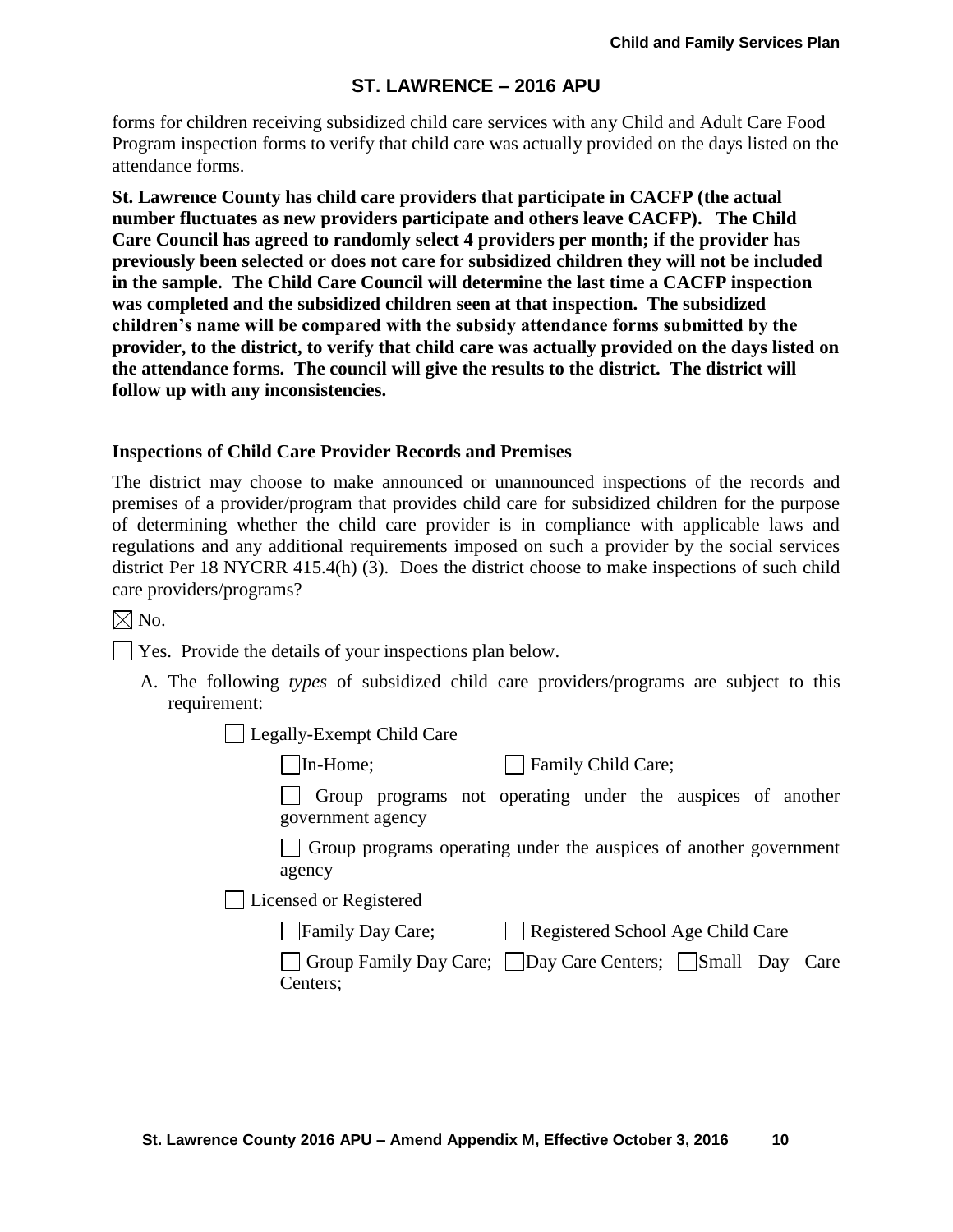# B. The district  $\Box$  does  $\overline{OR} \Box$  does not:

Reserve the right to make inspections *PRIOR to subsidized children receiving care* in a **home** where the inspection is for the purpose of determining whether the child care provider is in compliance with applicable laws and regulations and any additional requirements imposed on such a provider by the social services district.

C. The district will report violations of regulations as follows:

- Violations by a licensed or registered child care provider will be reported to the applicable Office of Children and Families (OCFS) Regional Office.
- Violations by an enrolled or enrolling legally-exempt child care provider will be reported to the applicable Enrollment Agency.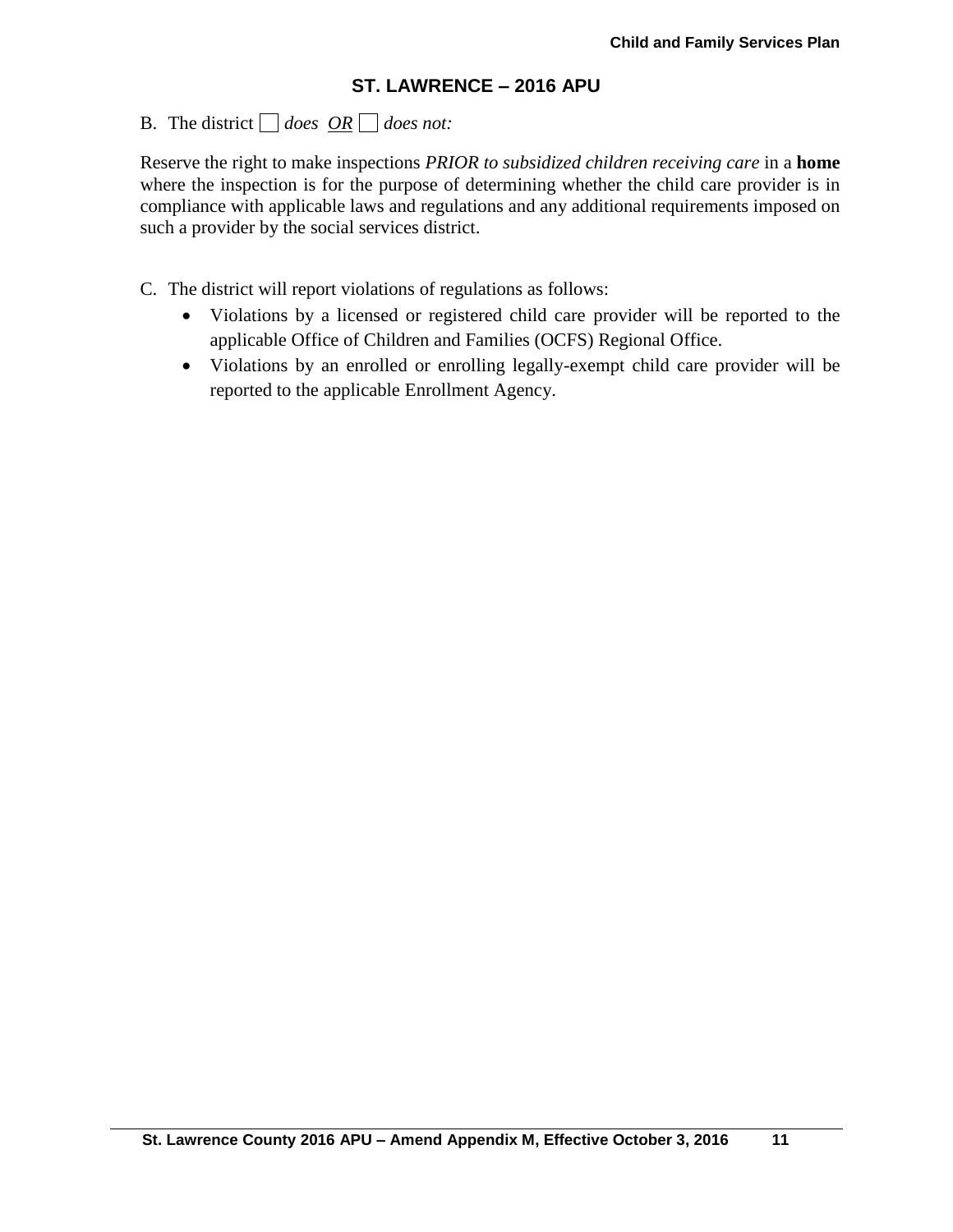# **APPENDIX N** District Options (Required)

Districts have some flexibility to administer their child care subsidy programs to meet local needs. Check which options that your district wishes to include in your county plan. Complete the attached appendices for any area(s) checked.

- **1.**  $\Box$  The district has chosen to establish funding set-asides for NYSCCBG (complete Appendix O).
- **2.**  $\Box$  The district is using Title XX funds for the provision of child care services (complete Appendix P).
- **3.**  $\Box$  The district has chosen to establish additional local standards for child care providers (complete Appendix Q).
- **4.**  $\boxtimes$  The district has chosen to make payments to child care providers for absences (complete Appendix R).
- **5.**  $\Box$  The district has chosen to make payments to child care providers for program closures (complete Appendix S).
- **6.**  $\Box$  The district has chosen to pay for transportation to and from a child care provider (complete Appendix T).
- **7.**  $\Box$  The district has chosen to pay up to 15% higher than the applicable market rates for regulated child care services that have been accredited by a nationally recognized child care organization (complete Appendix T).
- **8.**  $\Box$  The district has chosen to pay up to 15% higher than the applicable market rates for non-traditional hours (complete Appendix T).
- **9.** The district has chosen to pay up to 75% of the enhanced market rate for legallyexempt family and in-home child care providers who have completed 10 hours of training, which has been verified by the Legally-Exempt Caregiver Enrollment Agency (complete Appendix T).
- **10.**  $\boxtimes$  The district has chosen to pay for child care services while a caretaker who works the second or third shift sleeps (complete Appendix T).
- **11.**  $\boxtimes$  The district has chosen to make payments to child care providers who provide child care services, which exceed 24 consecutive hours (complete Appendix U).
- **12.**  $\boxtimes$  The district has chosen to include 18-, 19- or 20-year-olds in the Child Care Services Unit (complete Appendix U)
- 13. The district is seeking a waiver from one or more regulatory provisions. Such waivers are limited to those regulatory standards that are not specifically included in law (complete Appendix U).
- **14.** The district has chosen to pay for breaks in activity for low income families (non public assistance families). Complete Appendix U.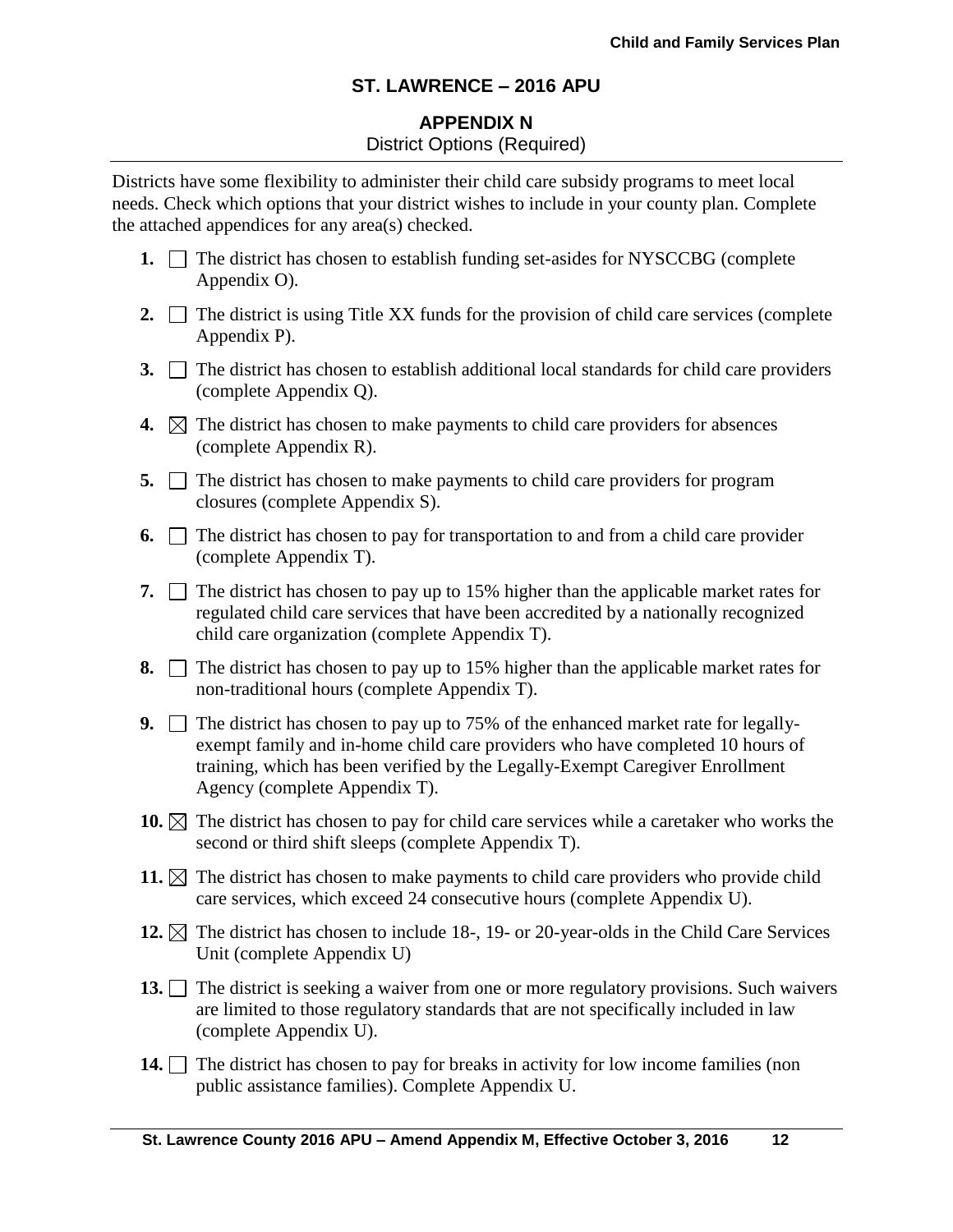**15.**  $\boxtimes$  The district has chosen to use local equivalent forms such as, but not limited to, child care application, client notification, and/or enrollment forms (attach copies of the local equivalent forms your district uses).

*Any previous approvals for local equivalent forms will not be carried forward into this county plan. Therefore, any local equivalent forms a district wishes to establish or renew must be included in this plan and will be subject to review and approval by OCFS.*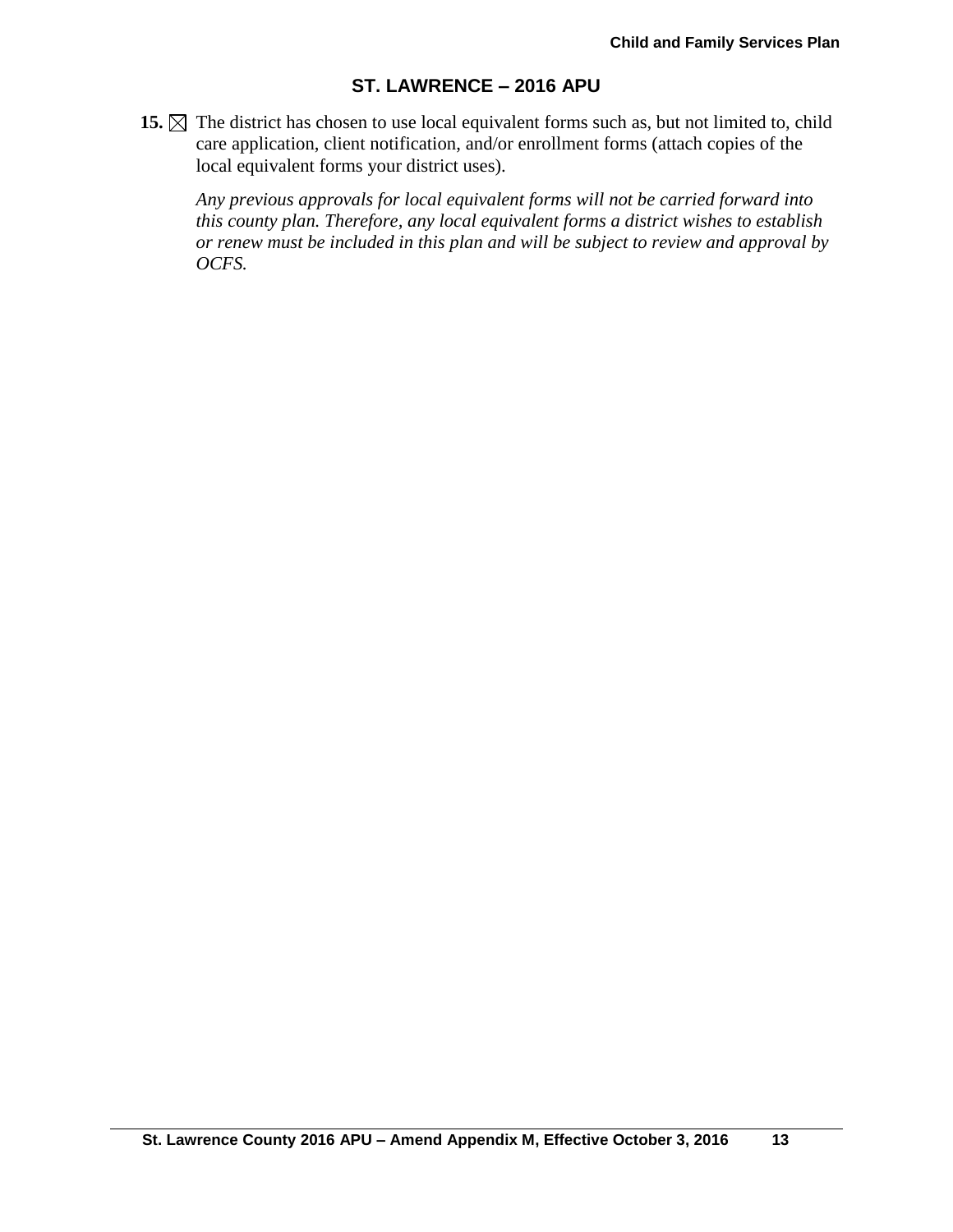## **APPENDIX O**

Funding Set-Asides (Optional)

## **Total NYSCCBG Block Grant Amount, Including Local Funds**

| Category:               |  |
|-------------------------|--|
| Category:               |  |
| Category:               |  |
| Category:               |  |
| Category:               |  |
| Category:               |  |
| Category:               |  |
| <b>Total Set-Asides</b> |  |

Describe for each category the rationale behind specific set-aside amounts from the NYSCCBG (e.g., estimated number of children).

Category:

Description:

Category:

Description:

Category:

Description:

Category:

Description:

The following amounts are set aside for specific priorities from the Title XX block grant:

| Category: |  |  |
|-----------|--|--|
| Category: |  |  |
| Category: |  |  |

Describe for each category the rationale behind specific amounts set aside from of the Title XX block grant (e.g., estimated number of children).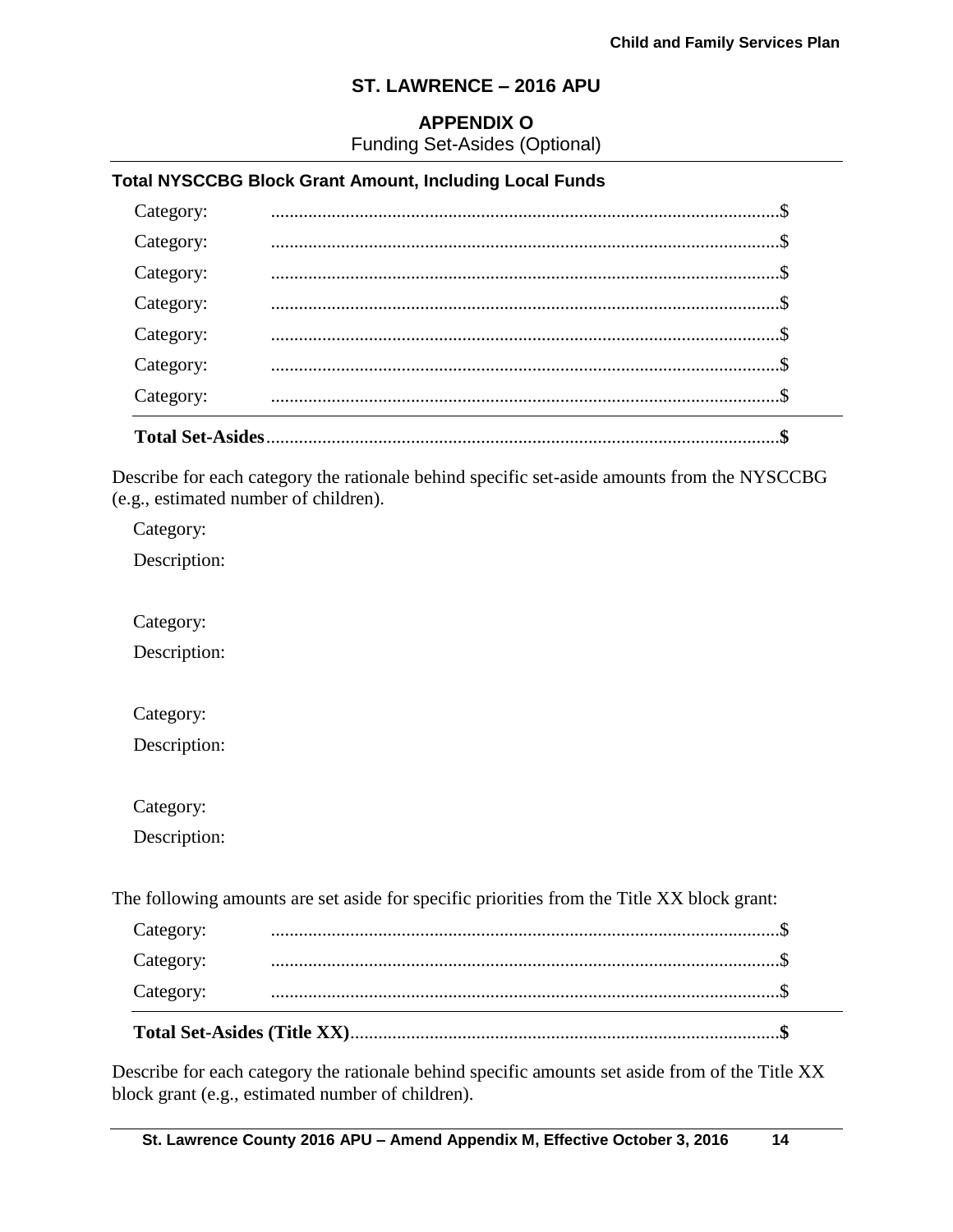Category:

Description:

Category:

Description:

Category:

Description:

Category:

Description: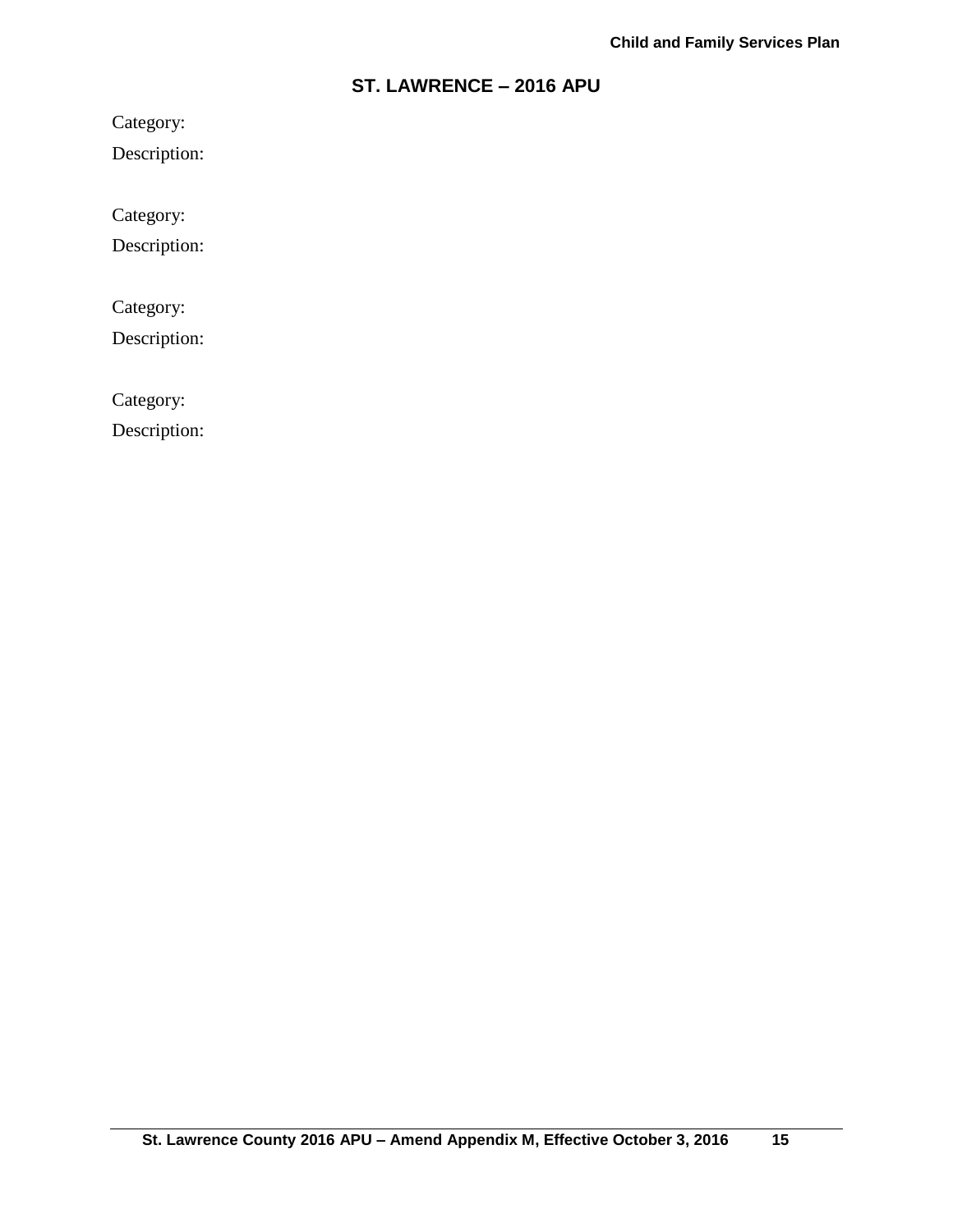# **APPENDIX P** Title XX Child Care (Optional)

|                                                                                                                                                                                                                                                                                                                                                                                                                                                                                                |                                       | Enter projected total Title XX expenditures for the plan's duration: \$                       |  |  |  |  |
|------------------------------------------------------------------------------------------------------------------------------------------------------------------------------------------------------------------------------------------------------------------------------------------------------------------------------------------------------------------------------------------------------------------------------------------------------------------------------------------------|---------------------------------------|-----------------------------------------------------------------------------------------------|--|--|--|--|
| Indicate the financial eligibility limits (percentage of State Income Standard) your district will<br>apply based on family size. Maximum reimbursable limits are 275% for a family of one or two,<br>255% for a family of three, and 225% for a family of four or more. Districts that are utilizing<br>Title XX funds only for child protective and/or preventive child care services must not enter<br>financial eligibility limits as these services are offered without regard to income. |                                       |                                                                                               |  |  |  |  |
| Family Size: (2)<br>$\%$                                                                                                                                                                                                                                                                                                                                                                                                                                                                       | (3)<br>$\%$                           | (4)<br>$\%$                                                                                   |  |  |  |  |
| Programmatic Eligibility for Income Eligible Families (Check all that apply.)                                                                                                                                                                                                                                                                                                                                                                                                                  |                                       |                                                                                               |  |  |  |  |
| Title XX:                                                                                                                                                                                                                                                                                                                                                                                                                                                                                      | employment                            | education/training                                                                            |  |  |  |  |
|                                                                                                                                                                                                                                                                                                                                                                                                                                                                                                | seeking employment                    | illness/incapacity<br>$\Box$                                                                  |  |  |  |  |
|                                                                                                                                                                                                                                                                                                                                                                                                                                                                                                | homelessness                          | domestic violence                                                                             |  |  |  |  |
|                                                                                                                                                                                                                                                                                                                                                                                                                                                                                                | emergency situation of short duration |                                                                                               |  |  |  |  |
|                                                                                                                                                                                                                                                                                                                                                                                                                                                                                                |                                       | participating in an approved substance abuse treatment program                                |  |  |  |  |
| Does the district apply any limitations to the programmatic eligibility criteria?                                                                                                                                                                                                                                                                                                                                                                                                              |                                       |                                                                                               |  |  |  |  |
| $\Box$ No<br>$\Box$ Yes                                                                                                                                                                                                                                                                                                                                                                                                                                                                        |                                       |                                                                                               |  |  |  |  |
| (See Technical Assistance #1 for information on limiting eligibility.)                                                                                                                                                                                                                                                                                                                                                                                                                         |                                       |                                                                                               |  |  |  |  |
| If yes, describe eligibility criteria:                                                                                                                                                                                                                                                                                                                                                                                                                                                         |                                       |                                                                                               |  |  |  |  |
| Does the district prioritize certain eligible families for Title XX funding?                                                                                                                                                                                                                                                                                                                                                                                                                   |                                       |                                                                                               |  |  |  |  |
| $\exists$ Yes<br>$\neg$ No                                                                                                                                                                                                                                                                                                                                                                                                                                                                     |                                       |                                                                                               |  |  |  |  |
| If yes, describe which families will receive priority:                                                                                                                                                                                                                                                                                                                                                                                                                                         |                                       |                                                                                               |  |  |  |  |
|                                                                                                                                                                                                                                                                                                                                                                                                                                                                                                |                                       | Does the district use Title XX funds for child care for open child protective services cases? |  |  |  |  |
| $\exists$ Yes<br>$\Box$ No                                                                                                                                                                                                                                                                                                                                                                                                                                                                     |                                       |                                                                                               |  |  |  |  |
|                                                                                                                                                                                                                                                                                                                                                                                                                                                                                                |                                       | Does the district use Title XX funds for child care for open child preventive services cases? |  |  |  |  |
| ] Yes<br>N <sub>o</sub>                                                                                                                                                                                                                                                                                                                                                                                                                                                                        |                                       |                                                                                               |  |  |  |  |
|                                                                                                                                                                                                                                                                                                                                                                                                                                                                                                |                                       |                                                                                               |  |  |  |  |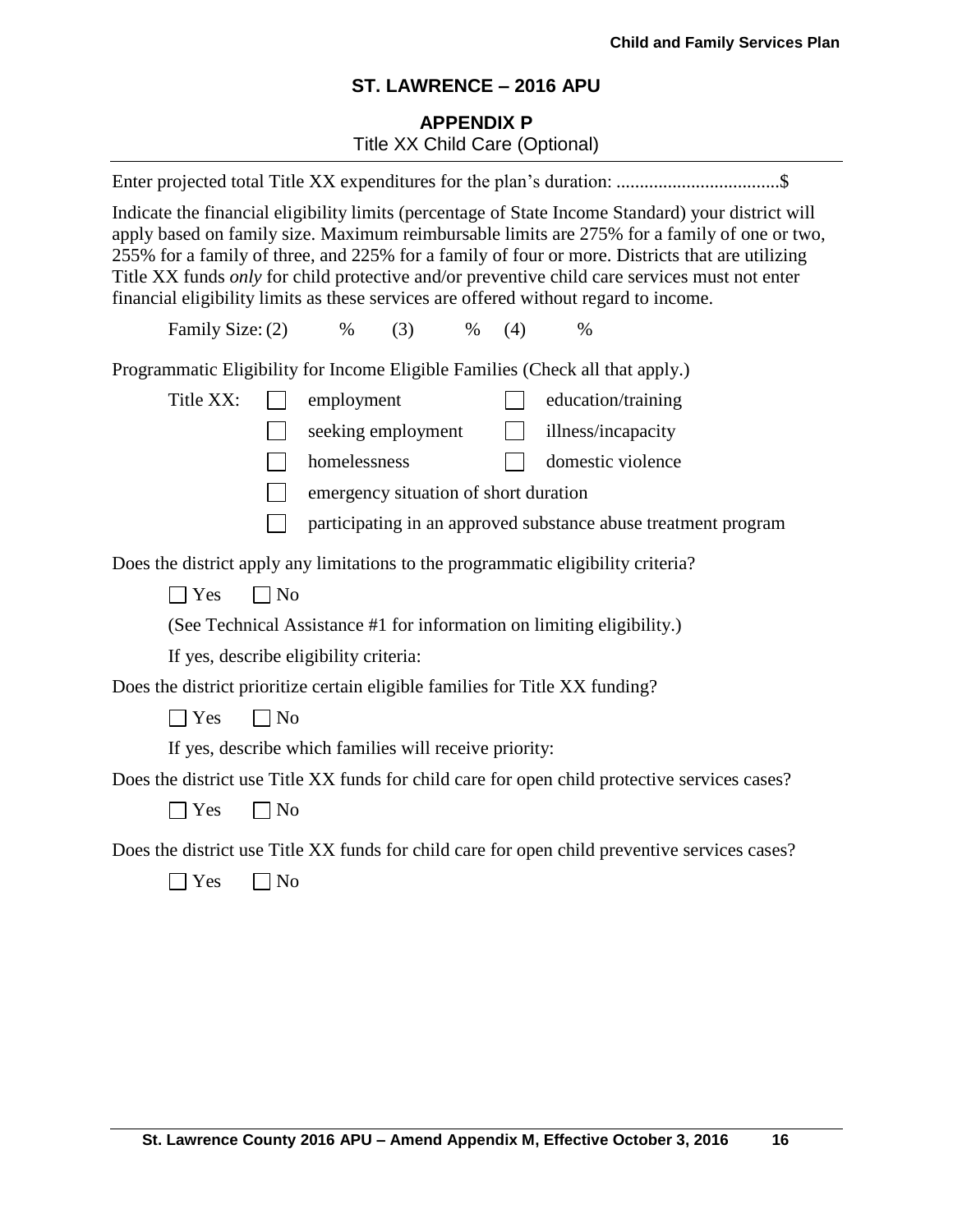### **APPENDIX Q**

#### Additional Local Standards for Child Care Providers (Optional)

The district may propose local standards in addition to the State standards for legally-exempt providers who will receive child care subsidies. This appendix must be completed for **each** additional standard that the district wishes to implement.

| 1. Check or describe in the space provided below the additional local standards that will be |
|----------------------------------------------------------------------------------------------|
| required of child care providers/programs.                                                   |

| $\Box$ Verification that the provider has given the parent/caretaker complete and accurate |
|--------------------------------------------------------------------------------------------|
| information regarding any report of child abuse or maltreatment in which they are          |
| named as an indicated subject                                                              |

|  |  |  |  |  | □ Local criminal background check |  |
|--|--|--|--|--|-----------------------------------|--|
|--|--|--|--|--|-----------------------------------|--|

 $\Box$  Requirement that providers that care for subsidized children for 30 or more hours a week participate in the Child and Adult Food Care Program (CACFP)

 $\Box$  Site visits by the local district

 $\Box$  Other (please describe):

**2.** Check below the type of child care program to which the additional standard will apply and indicate the roles of the persons to whom it will apply in cases where the standard is person-specific.

□ Legally-exempt family child care program. Check all that apply.

| $\Box$ Provider | $\Box$ Provider's Employee | $\Box$ Provider's Volunteer |
|-----------------|----------------------------|-----------------------------|
|-----------------|----------------------------|-----------------------------|

Provider's household member age 18 or older

□ Legally-exempt in-home child care program. Check all that apply.

□ Provider Provider's Employee Provider's Volunteer

| $\Box$ Legally-exempt group providers not operating under the auspices of another |
|-----------------------------------------------------------------------------------|
| government agency. Check all that apply.                                          |

□ Provider Provider's Employee Provider's Volunteer

| $\Box$ Legally-exempt group providers operating under the auspices of another government |  |  |  |
|------------------------------------------------------------------------------------------|--|--|--|
| or tribal agency. Check all that apply.                                                  |  |  |  |

□ Provider Provider's Employee Provider's Volunteer

- 
- **3.** Districts are responsible for implementation of the additional local standard unless they have a formal agreement or contract with another organization. Check the organization that will be responsible for the implementation of the additional local standard.

 $\Box$  Local social services staff

Provide the name of the unit and contact person: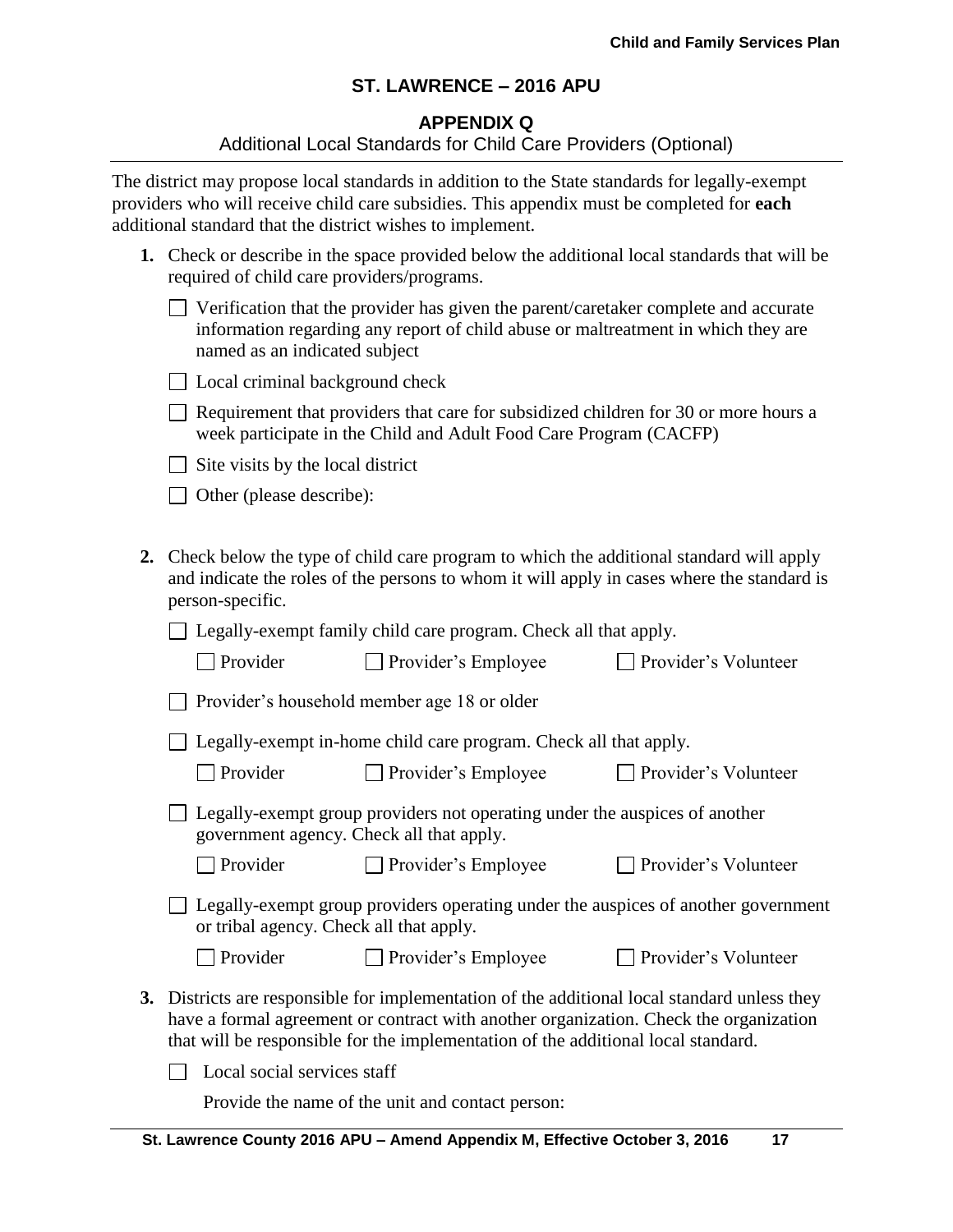|  |  | Contracted agency |
|--|--|-------------------|
|--|--|-------------------|

Provide the name of the agency and contact person:

**4.** Are there any costs associated with the additional standard?

 $\Box$  Yes  $\Box$  No

**Note:** Costs associated with the additional standard cannot be passed on to the provider.

- **5.** Describe the steps for evaluating whether the additional local standard has been met.
- **6.** Indicate how frequently reviews of the additional standard will be conducted. Check all that apply.

Legally-Exempt Programs:

| $\Box$ Initial enrollment | $\Box$ During the 12-month enrollment period |
|---------------------------|----------------------------------------------|
|                           |                                              |

Re-enrollment Other

- **7.** In the space below, described the procedures the district will use to notify the Legally-Exempt Caregiver Enrollment Agency (EA) as to whether the legally-exempt provider is in compliance with the additional local standards. Districts must notify the EA within 25 days from the date they received the referral from the EA. (Districts need to describe this procedure only if the additional local standard is applied to legally-exempt child care providers.)
- **8.** Describe the justification for the additional standard in the space below.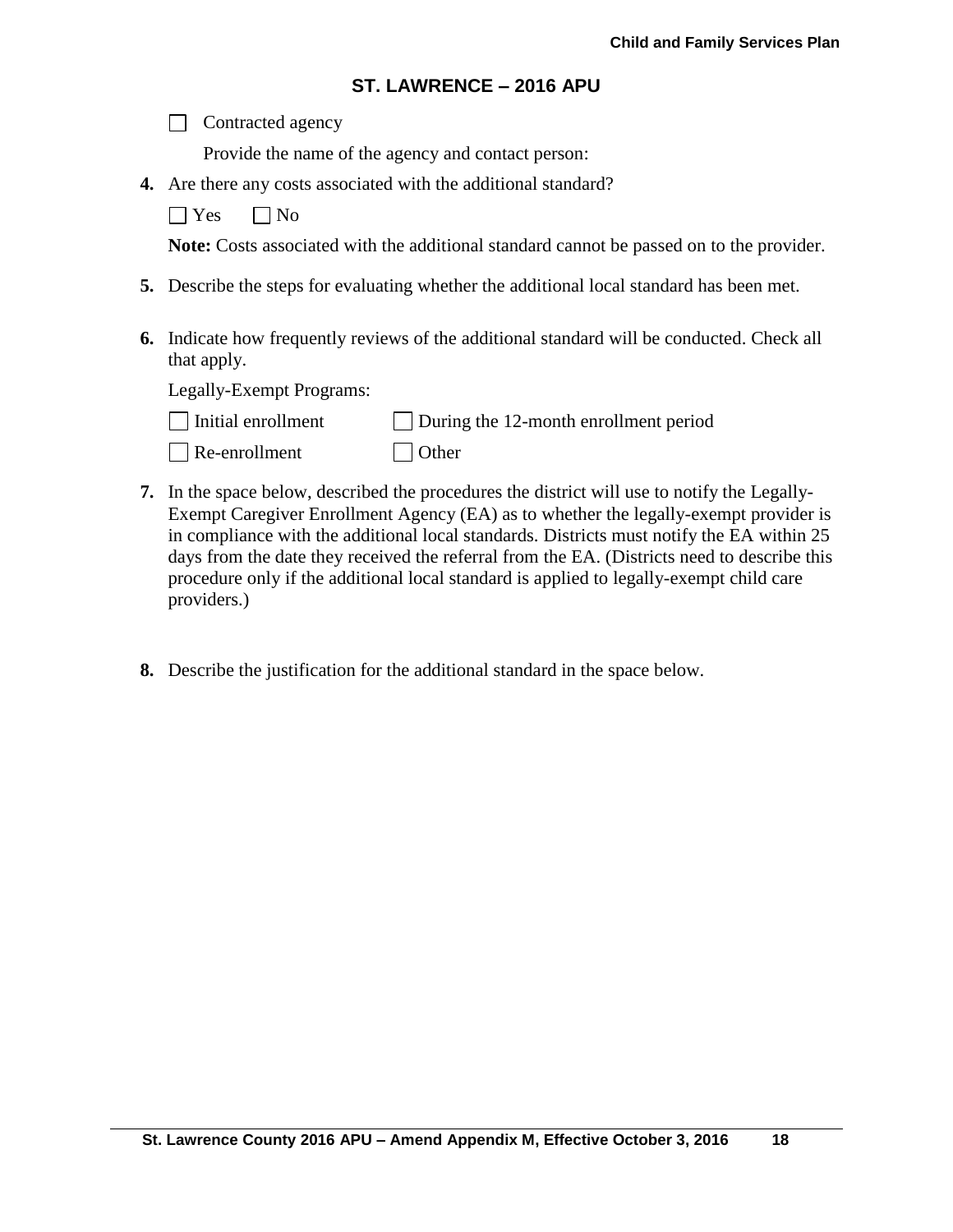### **APPENDIX R**

|                                                             | Payment to Child Care Providers for Absences (Optional)                                      |                                                           |                                                                                                     |  |  |  |
|-------------------------------------------------------------|----------------------------------------------------------------------------------------------|-----------------------------------------------------------|-----------------------------------------------------------------------------------------------------|--|--|--|
|                                                             | The following providers are eligible for payment for absences (check all that are eligible): |                                                           |                                                                                                     |  |  |  |
| $\boxtimes$ Day Care Center<br>Legally-Exempt Group         |                                                                                              |                                                           |                                                                                                     |  |  |  |
|                                                             | $\boxtimes$ Group Family Day Care<br>School Age Child Care                                   |                                                           |                                                                                                     |  |  |  |
| $\boxtimes$ Family Day Care                                 |                                                                                              |                                                           |                                                                                                     |  |  |  |
| of intent.<br>Yes                                           | $\boxtimes$ No                                                                               |                                                           | Our county will only pay for absences to providers with which the district has a contract or letter |  |  |  |
| 3 months<br>$\boxtimes$ 6 months<br>Base period (check one) |                                                                                              |                                                           |                                                                                                     |  |  |  |
|                                                             | Number of absences allowed during base period:                                               |                                                           |                                                                                                     |  |  |  |
| <b>Period</b>                                               | <b>Routine Limits</b><br>(# of days)                                                         | <b>Extenuating</b><br><b>Circumstances</b><br>(# of days) | <b>Total Number of</b><br><b>Absences Allowed</b><br>(# of days)                                    |  |  |  |
| In a month                                                  | 5                                                                                            | $\theta$                                                  | 5                                                                                                   |  |  |  |
| Base period                                                 | 5                                                                                            | $\theta$                                                  | 5                                                                                                   |  |  |  |

List reasons for absences for which the district will allow payment:

Illness, doctor's appointment, death in the family, court appointments.

List any limitations on the above providers' eligibility for payment for absences:

None

**Note:** Legally-exempt family child care and in-home child care providers are **not** eligible to receive payment for absences.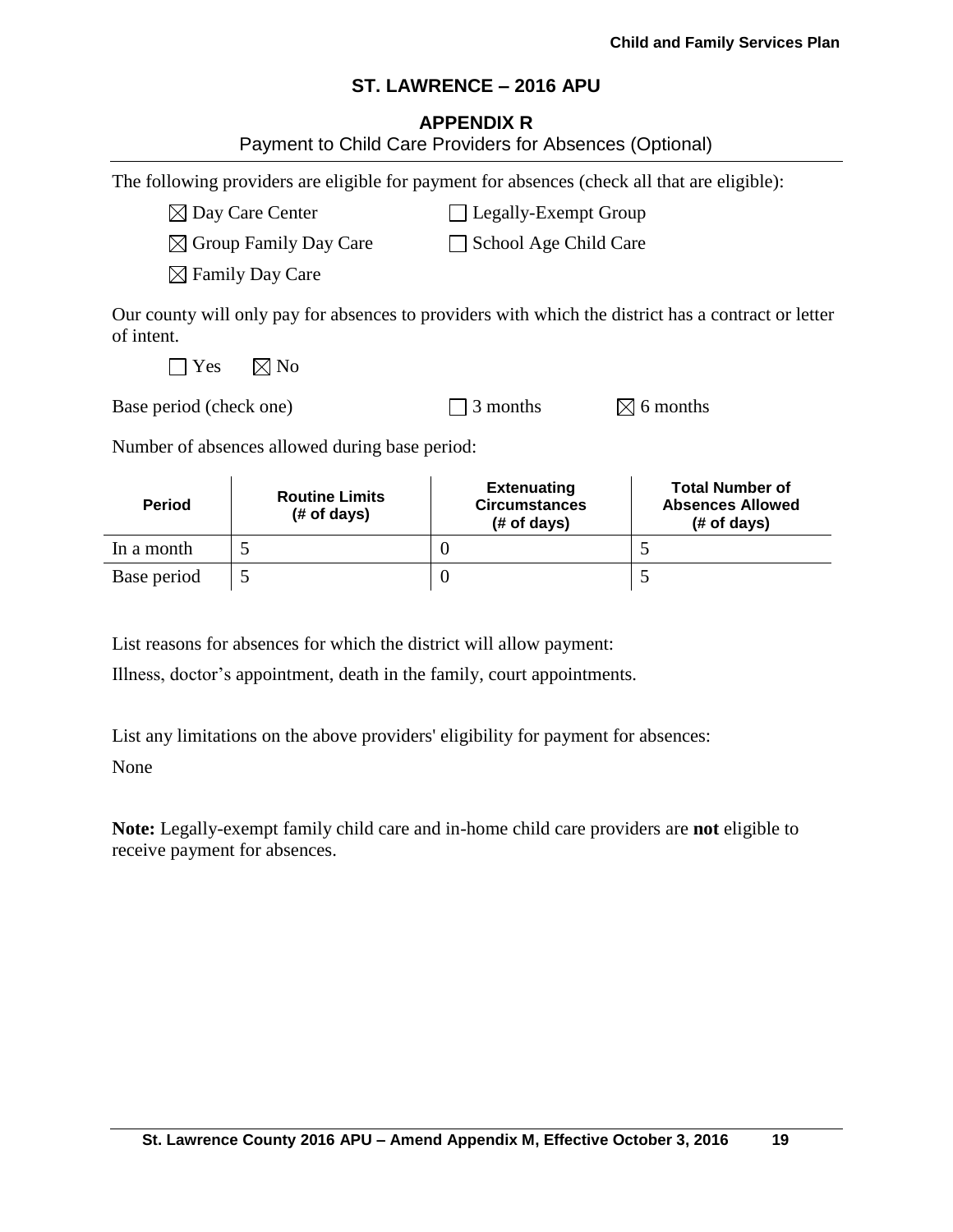# **APPENDIX S**

|               |  |  | Payment to Child Care Providers for Program Closures (Optional) |  |
|---------------|--|--|-----------------------------------------------------------------|--|
| $\sim$ $\sim$ |  |  |                                                                 |  |

The following providers are eligible for payment for program closures:

 $\boxtimes$  Day Care Center  $\Box$  Legally-Exempt Group

 $\boxtimes$  Group Family Day Care  $\Box$  School Age Child Care

 $\boxtimes$  Family Day Care

The county will only pay for program closures to providers with which the district has a contract or letter of intent.

 $\bigcap$  Yes  $\bigotimes$  No

Enter the number of days allowed for program closures (maximum allowable time for program closures is five days).

5

List the allowable program closures for which the county will provide payment.

Closures allowed for inclement weather and the following holiday - New Year's Day, Memorial Day, Independence Day, Labor Day, Thanksgiving, Christmas.

**Note:** Legally-exempt family child care and in-home child care providers are **not** allowed to be reimbursed for program closures.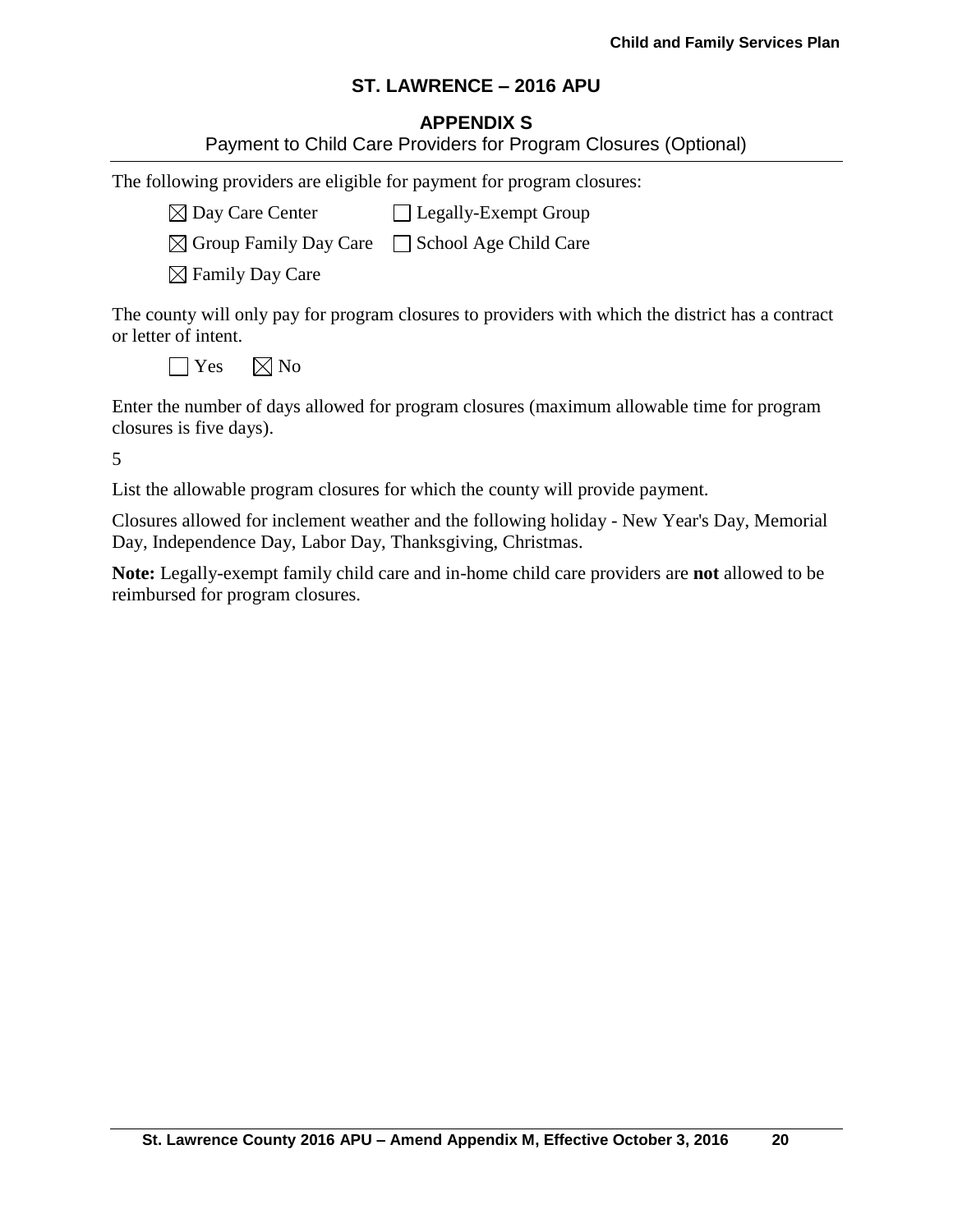# **APPENDIX T**

Transportation, Differential Payment Rates, Enhanced Market Rate for Legally-Exempt and In-Home Providers, and Sleep (Optional)

### **Transportation**

Describe any circumstances and limitations your county will use to reimburse for transportation. Include what type of transportation will be reimbursed (public vs. private) and how much your county will pay (per mile or trip). Note that if the county is paying for transportation, the Program Matrix in WMS should reflect this choice.

There is no reimbursement for transportation.

## **Differential Payment Rates**

Indicate the percentage above the market rate your county has chosen.

- Accredited programs may receive a differential payment up to % above market rate.
- Care during non-traditional hours may be paid up to % above market rate.
- Limitations to the above differentials:

Payments may not exceed 15% above market rate. However, if your district wishes to establish a payment rate that is more than 15% above the applicable market rate, describe below why the 15% maximum is insufficient to provide access within the district to accredited programs and/or care provided during non-traditional hours.

# **Enhanced Market Rate for Legally-Exempt Family and In-Home Child Care Providers**

Indicate if the district is electing to establish a payment rate that is in excess of the enhanced market rate for legally-exempt family and in-home child care providers who have annually completed 10 or more hours of training and the training has been verified by the legally-exempt caregiver enrollment agency.

- $\boxtimes$  No.
- $\Box$  Yes. Our market rate will not exceed 75% of the child care market rate established for registered family day care.

### **Sleep**

The following describes the standards that will be used in evaluating whether or not to pay for child care services while a parent or caretaker that works a second or third shift sleeps, as wells as any limitations pertaining to payment:

Must be verified on the work history form that they worked at least 6 hours, to be evaluated based on the household composition, age of child(ren) and schedule of parent(s).

Indicate the number of hours allowed by your district (maximum number of hours allowed is eight).

8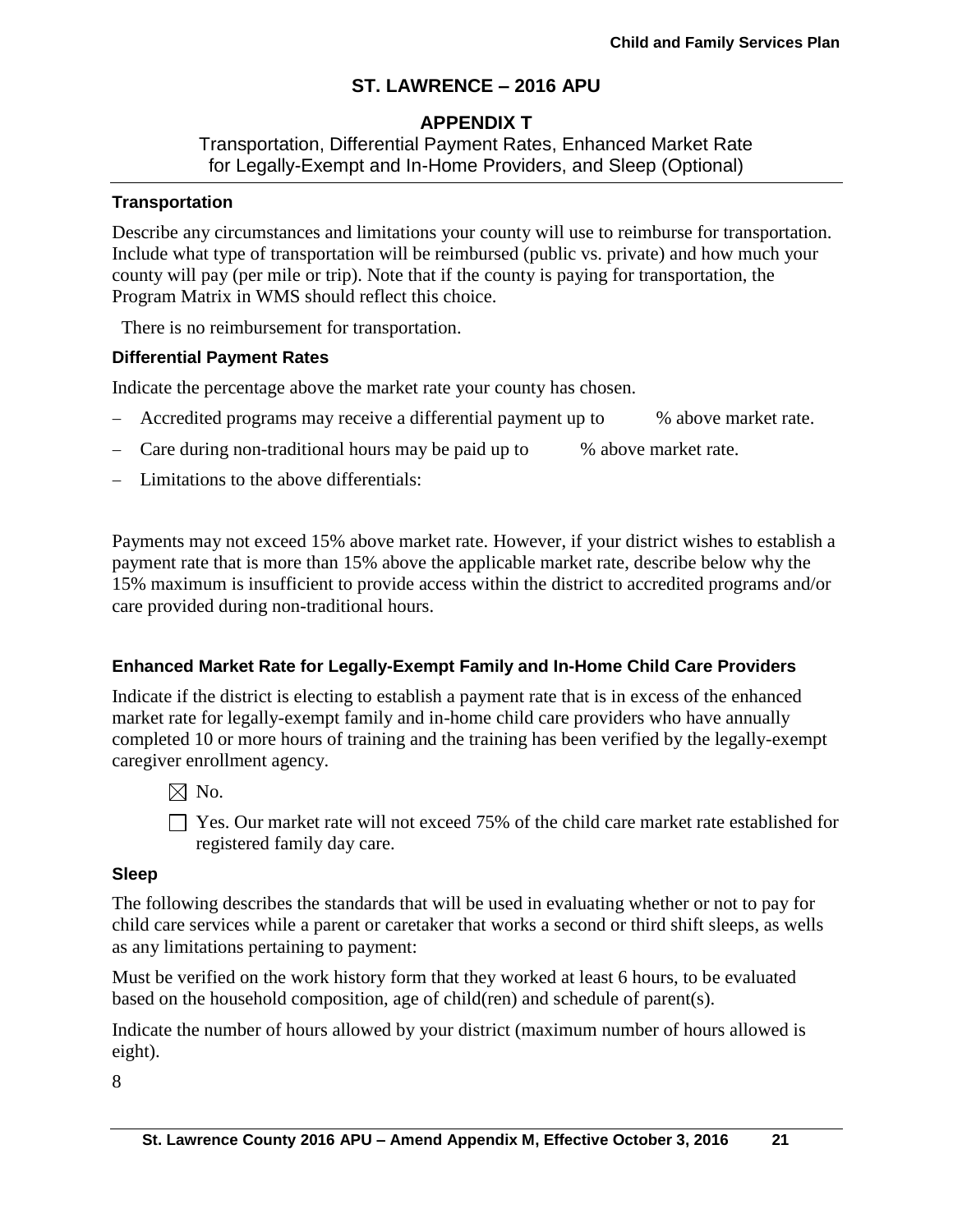# **APPENDIX U**

Child Care Exceeding 24 Hours, Child Care Services Unit, Waivers, and Breaks in Activities (Optional)

#### **Child Care Exceeding 24 Hours**

Child Care services may exceed 24 consecutive hours when such services are provided on a short-term emergency basis or in other situations where the caretaker's approved activity necessitates care for 24 hours on a limited basis. Check below under what circumstances the county will pay for child care exceeding 24 hours.

 $\boxtimes$  On a short-term or emergency basis

 $\Box$  The caretaker's approved activity necessitates care for 24 hours on a limited basis

Describe any limitations for payment of child care services that exceed 24 consecutive hours.

Must provide documentation of why absent parent cannot provide care or why it would not be in the best interest of child care by the absent parent; emergency must be verified and approved by case manager/supervisor.

## **Child Care Services Unit (CCSU)**

Indicate below if your county will include 18-, 19-, or 20-year-olds in the CCSU, which is used in determining family size and countable family income.

The district will include the following in the CCSU (check all that apply).

| $\Box$ 18-year-olds | $\Box$ 19-year-olds | $\Box$ |
|---------------------|---------------------|--------|
|                     | OR                  |        |

The district will only include the following in the CCSU when it will benefit the family (check all that apply)

 $\boxtimes$  18-year-olds  $\boxtimes$  19-year-olds  $\boxtimes$  20-year-olds

18-year-olds 19-year-olds 20-year-olds

Describe the criteria your district will use to determine whether or not 18-, 19-, or 20-year olds are included in the CCSU.

### **Waivers**

Districts have the authority to request a waiver of any regulatory provision that is non-statutory. Describe and justify why your county is requesting a waiver.

### **Breaks in Activities**

Districts may pay for child care services for low income families during breaks in activities either for a period not to exceed two weeks or for a period not to exceed four weeks when child care arrangements would otherwise be lost and the subsequent activity is expected to begin within that period. Indicate below if your county will make such payments (check one).

 $\boxtimes$  Two weeks  $\Box$  Four weeks